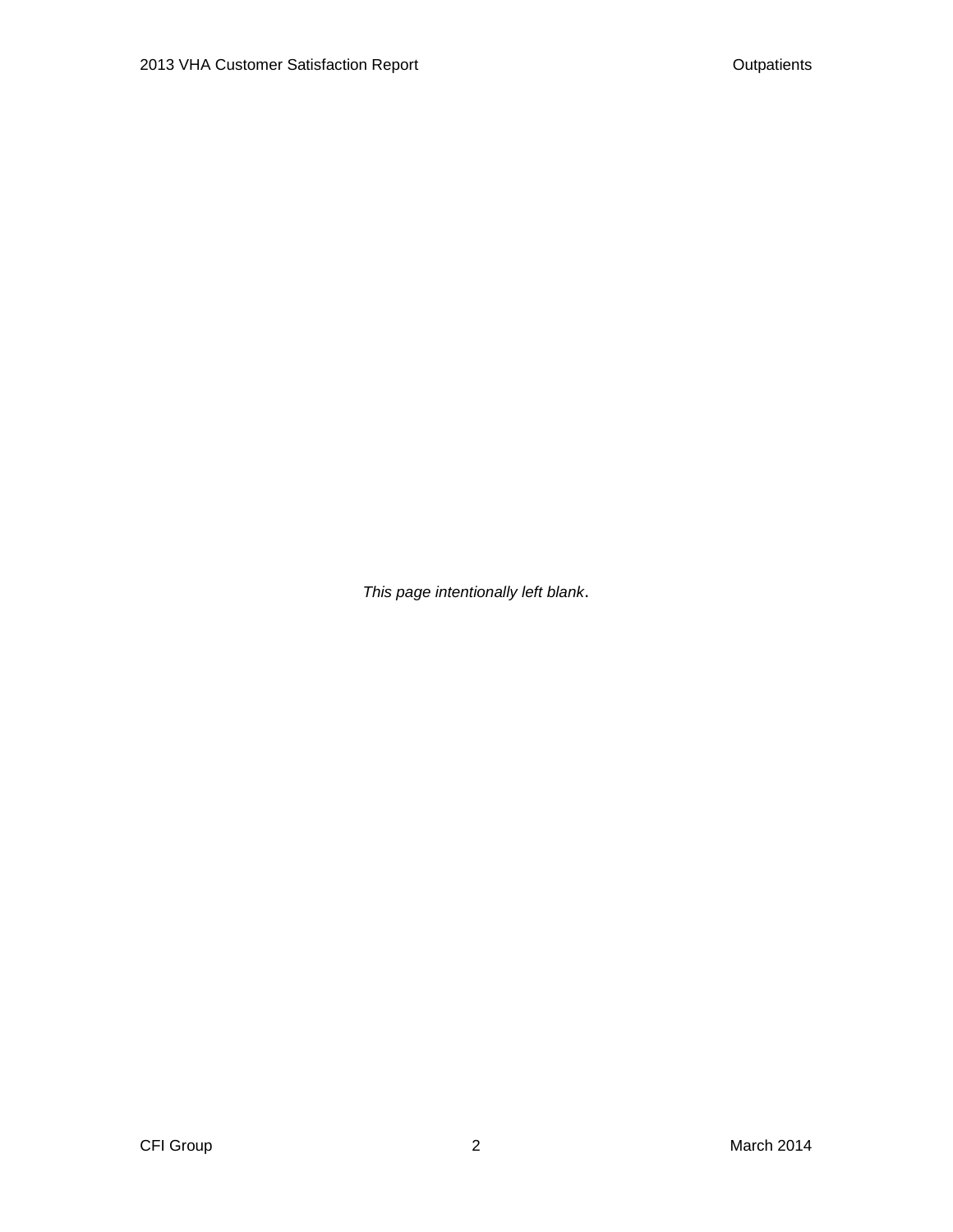### **Table of Contents**

| <b>Introduction and Methodology</b><br>Introduction<br><b>Customer Segment</b><br><b>Customer Background</b> | Page<br>5<br>5<br>5<br>5 |
|--------------------------------------------------------------------------------------------------------------|--------------------------|
| <b>ACSI Results</b>                                                                                          | 8                        |
| Model Indices                                                                                                | 8                        |
| Satisfaction: ACSI                                                                                           | 10                       |
| Drivers of Satisfaction                                                                                      | 11                       |
| Outcomes of Satisfaction                                                                                     | 12                       |
| Using the Model                                                                                              | 13                       |
| Summary and Recommendations                                                                                  | 13                       |

#### **Appendices**

| <b>A</b> Survey Questionnaire            |    |
|------------------------------------------|----|
| <b>B</b> Score Tables                    | 25 |
| <b>C</b> Frequencies of Survey Questions |    |
| <b>D</b> Disposition Report              |    |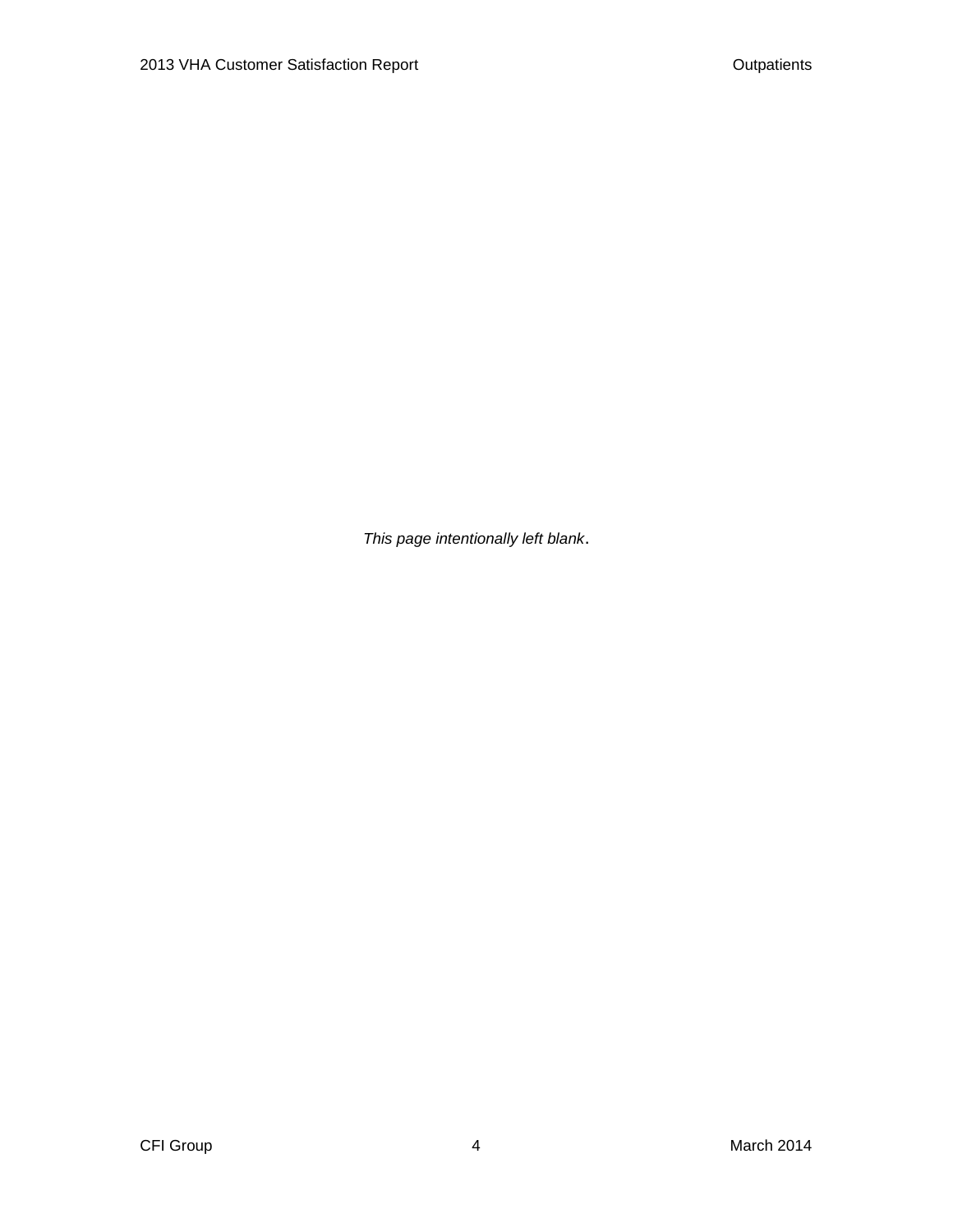#### **Introduction and Methodology**

#### **Introduction**

This is the 2013 report on customer satisfaction of veterans who have had a recent experience as outpatients at acute medical centers of the Veterans Health Administration (VHA). The methodology used for this study is that of the American Customer Satisfaction Index (ACSI) which combines survey input with cause and effect modeling to produce indices of satisfaction, and the drivers and outcomes of satisfaction.

Since 1994, the American Customer Satisfaction Index has been a national indicator of customer evaluations of the quality of goods and services available to U.S. residents. It is the only uniform, cross-industry/government measure of customer satisfaction. It produces indices of satisfaction, its causes and effects, for 10 economic sectors, 43 industries, 200 private sector companies, two types of local government services, the U.S. Postal Service, and a substantial portion of federal government. ACSI allows benchmarking between the public and private sectors, and for each customer segment, between one year's result and the next. ACSI is a useful tool for improving practices and processes. It shows how customers evaluate the activities VHA does and identifies which of these activities has the most impact on the perception of the quality the agency delivers. Results can be used to prioritize future efforts to improve quality and, through quality, customer satisfaction and the desired outcome, Veteran's Loyalty.

The questionnaire used is shown in Appendix A. It was designed to be agency-specific in terms of activities, outcomes, and introductions to the questionnaire and to specific question areas. However, it follows a format, common to all federal agency questionnaires, which allows cause and effect modeling using the ACSI model.

#### **Customer Segment**

VHA chose as its customer segment (Outpatients) veterans recently discharged from a VHA acute medical center to home in 2013. VHA provided sample with names, phone numbers, and addresses for individuals who met the criteria described above.

Customer interviews were conducted by telephone between February 6 - 12, 2014 by the professional interviewers of ASVA working under monitored supervision from a central phone room. Interviewers used CATI (computer-assisted-telephone-interviewing) terminals programmed for the specific questionnaire. Appendix D contains a complete disposition of the response rate for this study. Response rate as calculated by AAPOR standards was 26.5%.

#### **Respondent Background**

Ninety-one percent of respondents have an assigned provider or team in charge of their medical care and 93% of recent visits were scheduled. Just 12% of respondents were under the age of 50, while those in their 60s made up the largest age segment at 40%. Ninety-four percent of those surveyed had at least earned a high school diploma, and 30% were at least four-year college graduates. Half of the respondents had income between \$20,000 and \$40,000 and just over one-quarter (26%) had income under \$20,000. The vast majority of the surveyed population are male (93%).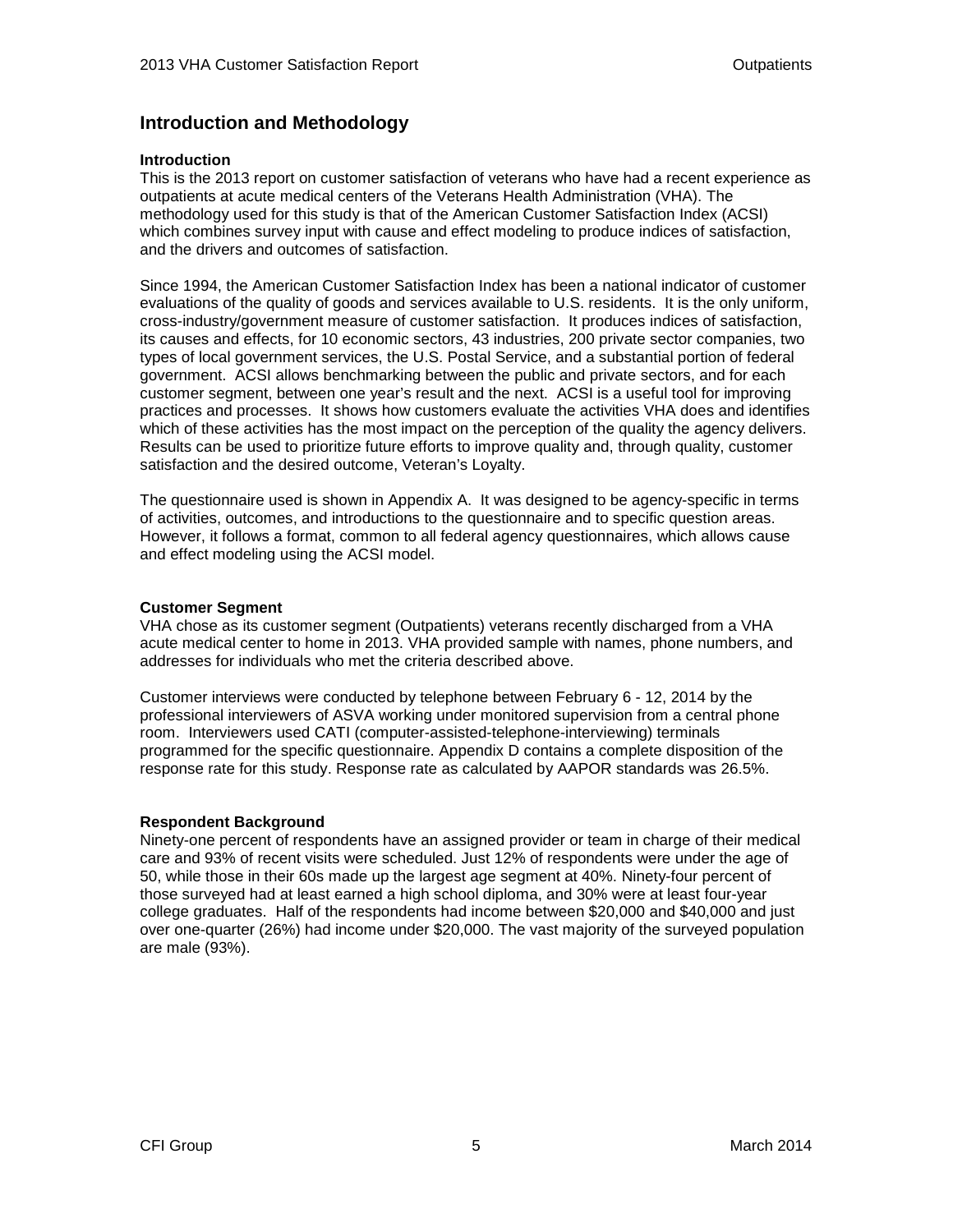|                                                                         |         | 2012      |         | 2013      |  |  |
|-------------------------------------------------------------------------|---------|-----------|---------|-----------|--|--|
|                                                                         | Percent | Frequency | Percent | Frequency |  |  |
| Have an assigned provider or team in charge of medical care             |         |           |         |           |  |  |
| No, do not have provider or team                                        | 6%      | 15        | 9%      | 21        |  |  |
| Yes, have provider or team                                              | 94%     | 221       | 91%     | 218       |  |  |
| <b>Number of Respondents</b>                                            |         | 236       |         | 239       |  |  |
|                                                                         |         |           |         |           |  |  |
| Recent clinic visit was scheduled or a Walk-in                          |         |           |         |           |  |  |
| Scheduled                                                               | 90%     | 218       | 93%     | 224       |  |  |
| Walk-in                                                                 | 10%     | 24        | 7%      | 17        |  |  |
| Number of Respondents                                                   |         | 242       |         | 241       |  |  |
|                                                                         |         |           |         |           |  |  |
| Clinic visit was a Walk-in because of an emergency condition or illness |         |           |         |           |  |  |
| Was not an emergency                                                    | 50%     | 12        | 53%     | 9         |  |  |
| Was because of an emergency                                             | 50%     | 12        | 47%     | 8         |  |  |
| <b>Number of Respondents</b>                                            |         | 24        |         | 17        |  |  |
|                                                                         |         |           |         |           |  |  |
| Age                                                                     |         |           |         |           |  |  |
| Under 50                                                                | 14%     | 33        | 12%     | 29        |  |  |
| 50-59                                                                   | 10%     | 23        | 14%     | 34        |  |  |
| 60-69                                                                   | 42%     | 99        | 40%     | 97        |  |  |
| 70-79                                                                   | 21%     | 49        | 19%     | 45        |  |  |
| 80 and over                                                             | 14%     | 34        | 15%     | 35        |  |  |
| <b>Number of Respondents</b>                                            |         | 238       |         | 240       |  |  |
| <b>Highest level of education completed</b>                             |         |           |         |           |  |  |
| Less than high school                                                   | 8%      | 18        | 6%      | 14        |  |  |
| High school graduate                                                    | 29%     | 70        | 29%     | 69        |  |  |
| Some college or associate degree                                        | 38%     | 91        | 36%     | 86        |  |  |
| College graduate                                                        | 15%     | 37        | 20%     | 47        |  |  |
| Post-graduate                                                           | 10%     | 24        | 10%     | 25        |  |  |
| <b>Number of Respondents</b>                                            |         | 240       |         | 241       |  |  |
|                                                                         |         |           |         |           |  |  |
| Hispanic Latino or Spanish origin                                       |         |           |         |           |  |  |
| Not Hispanic origin                                                     | 93%     | 220       | 93%     | 219       |  |  |
| Hispanic origin                                                         | 7%      | 17        | 7%      | 17        |  |  |
| Number of Respondents                                                   |         | 237       | 236     |           |  |  |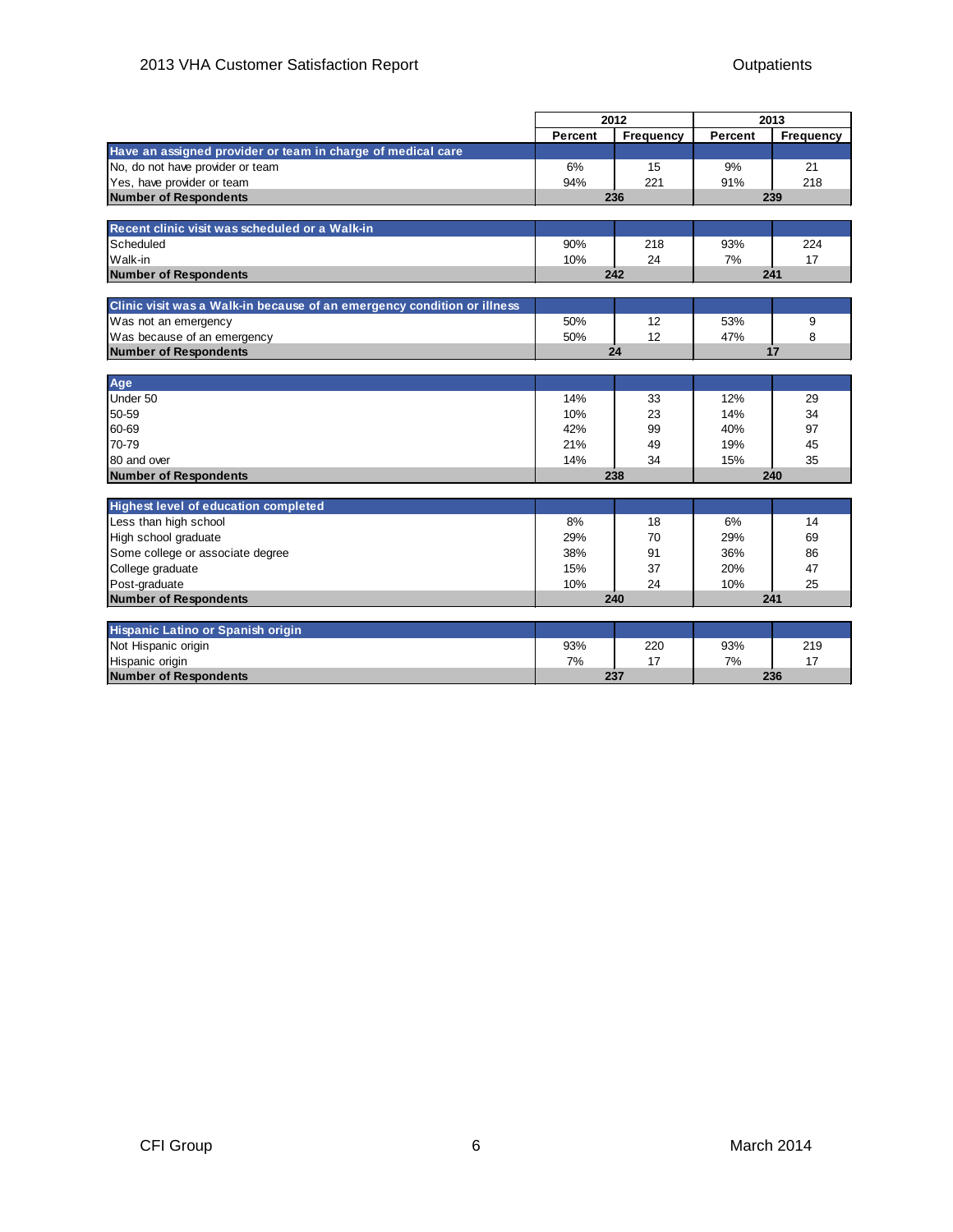|                                                      |            | 2012             | 2013    |                |  |  |
|------------------------------------------------------|------------|------------------|---------|----------------|--|--|
|                                                      | Percent    | <b>Frequency</b> | Percent | Frequency      |  |  |
| Race~                                                |            |                  |         |                |  |  |
| White                                                | 81%        | 190              | 91%     | 214            |  |  |
| African American                                     | 12%        | 28               | 7%      | 17             |  |  |
| American Indian                                      | 1%         | 2                | 2%      | 4              |  |  |
| Asian                                                | 0%         |                  | 0%      | 0              |  |  |
| Native Hawaiian - Pacific Islander                   | 0%         | $\Omega$         | 0%      | 0              |  |  |
| Other Race                                           | 8%         | 18               | 2%      | 4              |  |  |
| Number of Respondents                                |            | 236              |         | 235            |  |  |
|                                                      |            |                  |         |                |  |  |
| Total annual family income in 2013                   |            |                  |         |                |  |  |
| Under \$20,000                                       | 32%        | 67               | 26%     | 54             |  |  |
| \$20,000 but less than \$30,000                      | 22%        | 47               | 33%     | 67             |  |  |
| \$30,000 but less than \$40,000                      | 19%        | 40               | 17%     | 35             |  |  |
| \$40,000 but less than \$60,000                      | 15%        | 31               | 14%     | 28             |  |  |
| \$60,000 but less than \$80,000                      | 6%         | 12               | 5%      | 10             |  |  |
| \$80,000 but less than \$100,000                     | 4%         | 8                | 2%      | 5              |  |  |
| \$100,000 or more                                    | 3%         | 6                | 3%      | $\overline{7}$ |  |  |
| Number of Respondents                                |            | 211              |         | 206            |  |  |
|                                                      |            |                  |         |                |  |  |
| <b>Gender</b>                                        |            |                  |         |                |  |  |
| Male                                                 | 92%        | 223              | 93%     | 224            |  |  |
| Female                                               | 8%         | 19               | 7%      | 17             |  |  |
| Number of Respondents                                | 242<br>241 |                  |         |                |  |  |
|                                                      |            |                  |         |                |  |  |
| Complained to VA Medical Center within the past year |            |                  |         |                |  |  |
| Did not complain                                     | 89%        | 215              | 92%     | 221            |  |  |
| Complained                                           | 11%        | 27               | 8%      | 20             |  |  |
| Number of Respondents                                |            | 242              |         | 241            |  |  |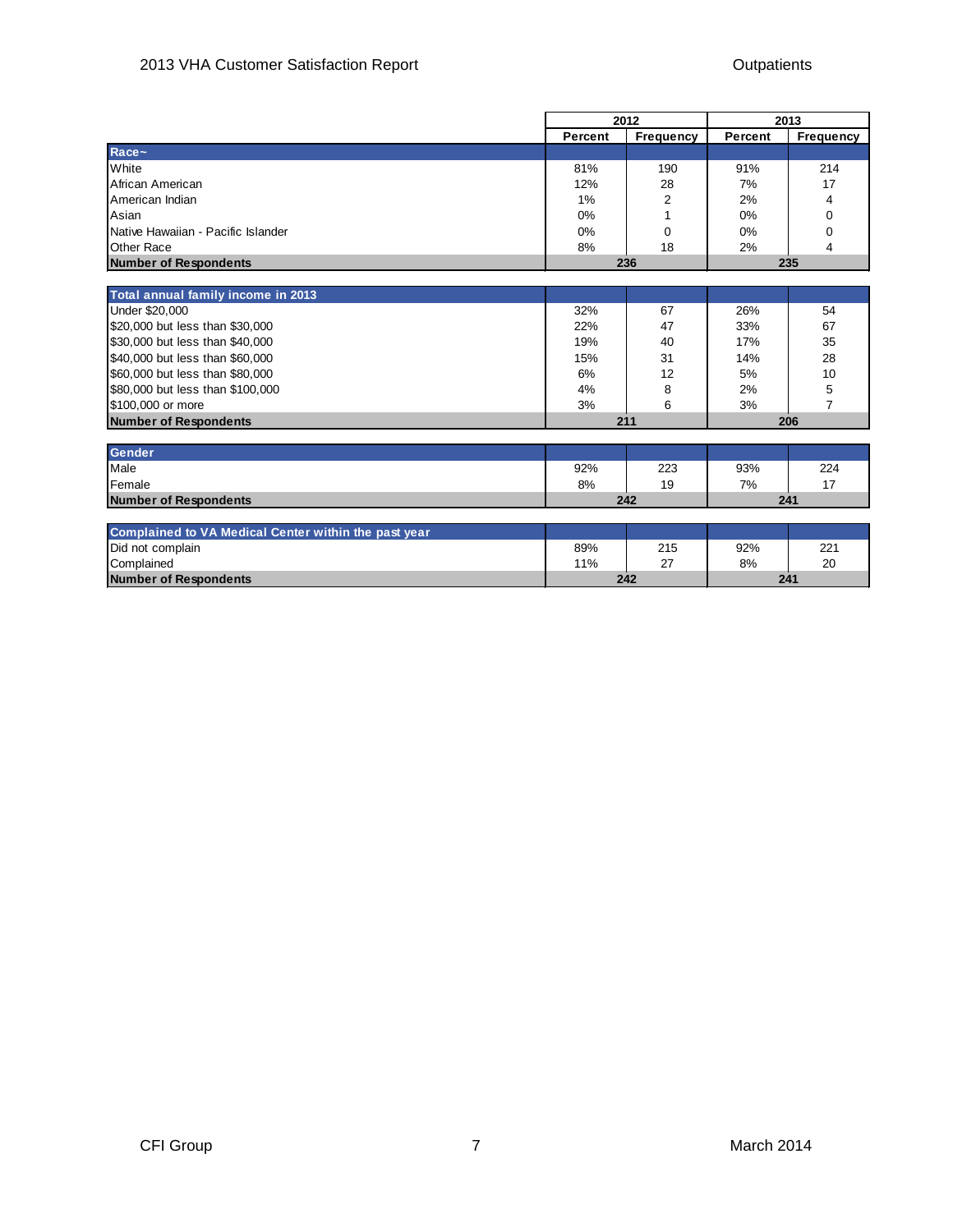#### **ACSI Results**

#### **Model Indices**

The government agency ACSI model is a variation of the model used to measure private sector companies. Both were developed at the National Quality Research Center of the Ross School of Business at the University of Michigan. Whereas the model for private sector, profit-making, companies measures Customer Loyalty as the principal outcome of satisfaction (measured by questions on repurchase intention and price tolerance), each government agency, defined the outcome most important to it for the customer segment measured. Each agency also identified the principal activities that interface with its customers. The effects of these activities on customer satisfaction/dissatisfaction are estimated by the model.

Thus the model, shown on page 9 for VHA Outpatients should be viewed as a cause and effect model that moves from left to right, with satisfaction (ACSI) in the middle. The circles are multivariable components that are measured by several questions (question topics are shown on the left side of the small arrows). The large arrows connecting the components in the circles represent the strength of the effect of the component on the left to the one to which the arrow points on the right. These arrows represent "impacts." The larger the number on the arrow, the more effect the component on the left has on the one on the right.

The 2013 VHA model for veterans who recently had an episode of care as an outpatient at a VHA clinic is shown on the next page. The meanings of the numbers shown in the model are the topic of the rest of this chapter.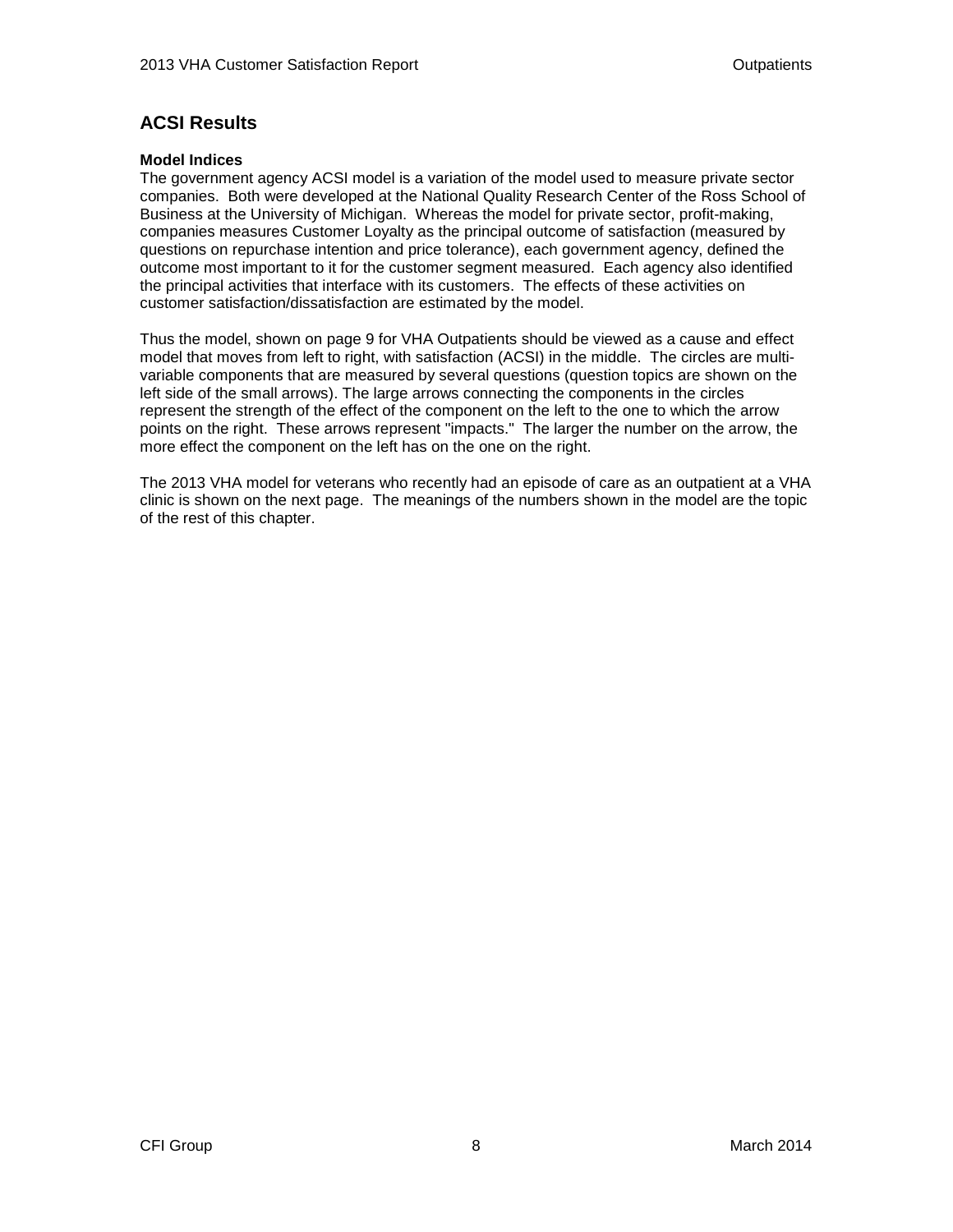

### *VHA Outpatient*

**Overall 75**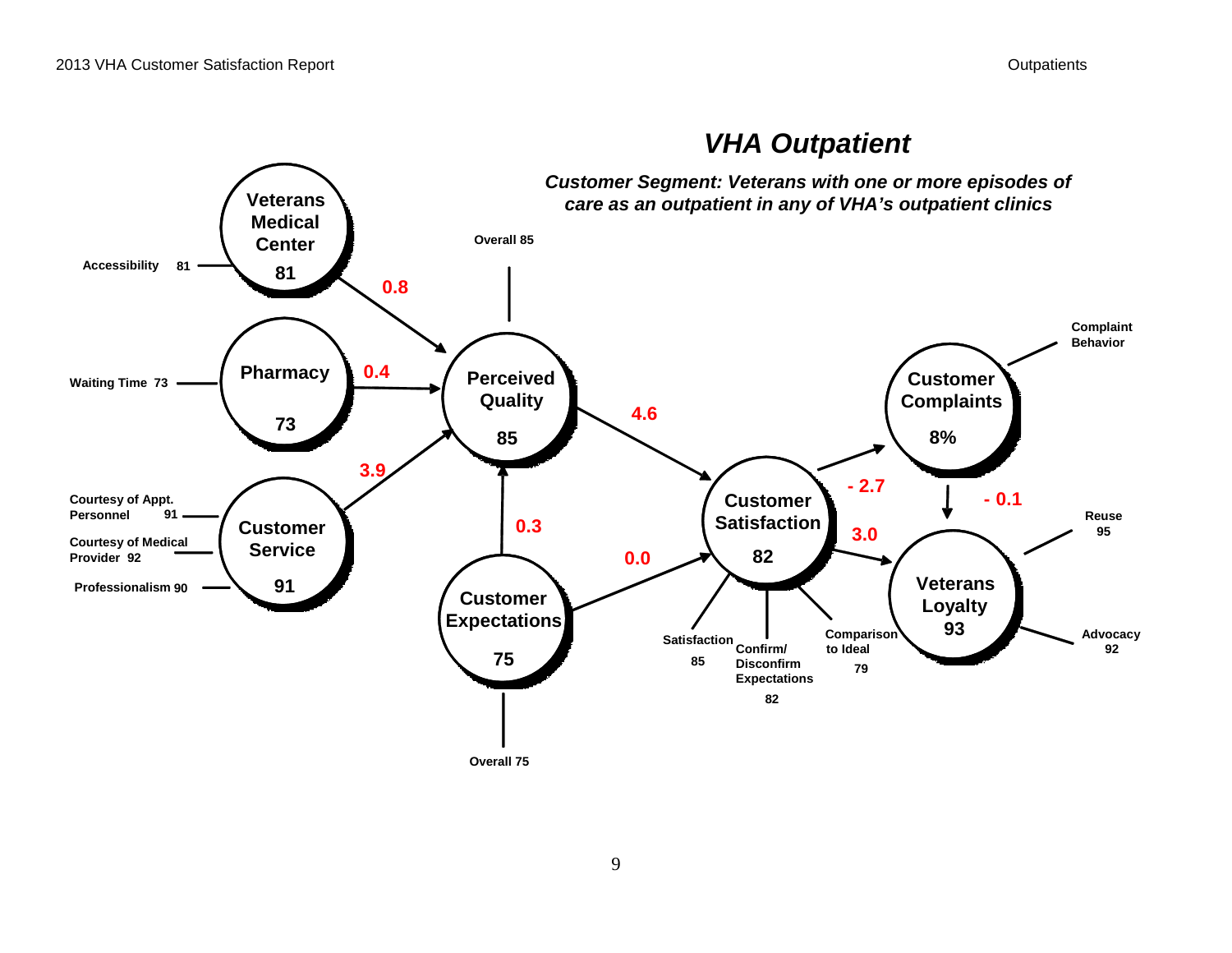#### **Satisfaction: ACSI**

The ACSI is a weighted average of three questions, Q11, Q12, and Q13, in the questionnaire in Appendix A. The questions are answered on 1-10 scales, but the weighted average is transposed and reported as an index on a 0-[1](#page-9-0)00 scale.<sup>1</sup> The three questions measure: Overall satisfaction (Q11); Fallen short of or exceeded expectations (Q12); and Comparison to an ideal (Q13). The model does the weighting to maximize the effect of satisfaction on the agency outcome at the bottom right of the model.

**The 2013 customer satisfaction index (ACSI) for VHA outpatients matches last year's score of 82 on a 0-100 scale.** VHA Outpatient care is now just below the ACSI measure for the private sector hospital outpatient industry. The chart below shows satisfaction scores for both VHA inpatient and outpatient segments, compared with the aggregate private hospital score and its three components (outpatient, inpatient and emergency room care). The VHA Outpatient satisfaction score is one point lower than the industry score for Outpatients but five points above the hospital industry average overall.



<span id="page-9-0"></span> $1$  The confidence interval for this agency's customer segment is plus or minus 2.2 points on a 0-100 scale at the 90% confidence level.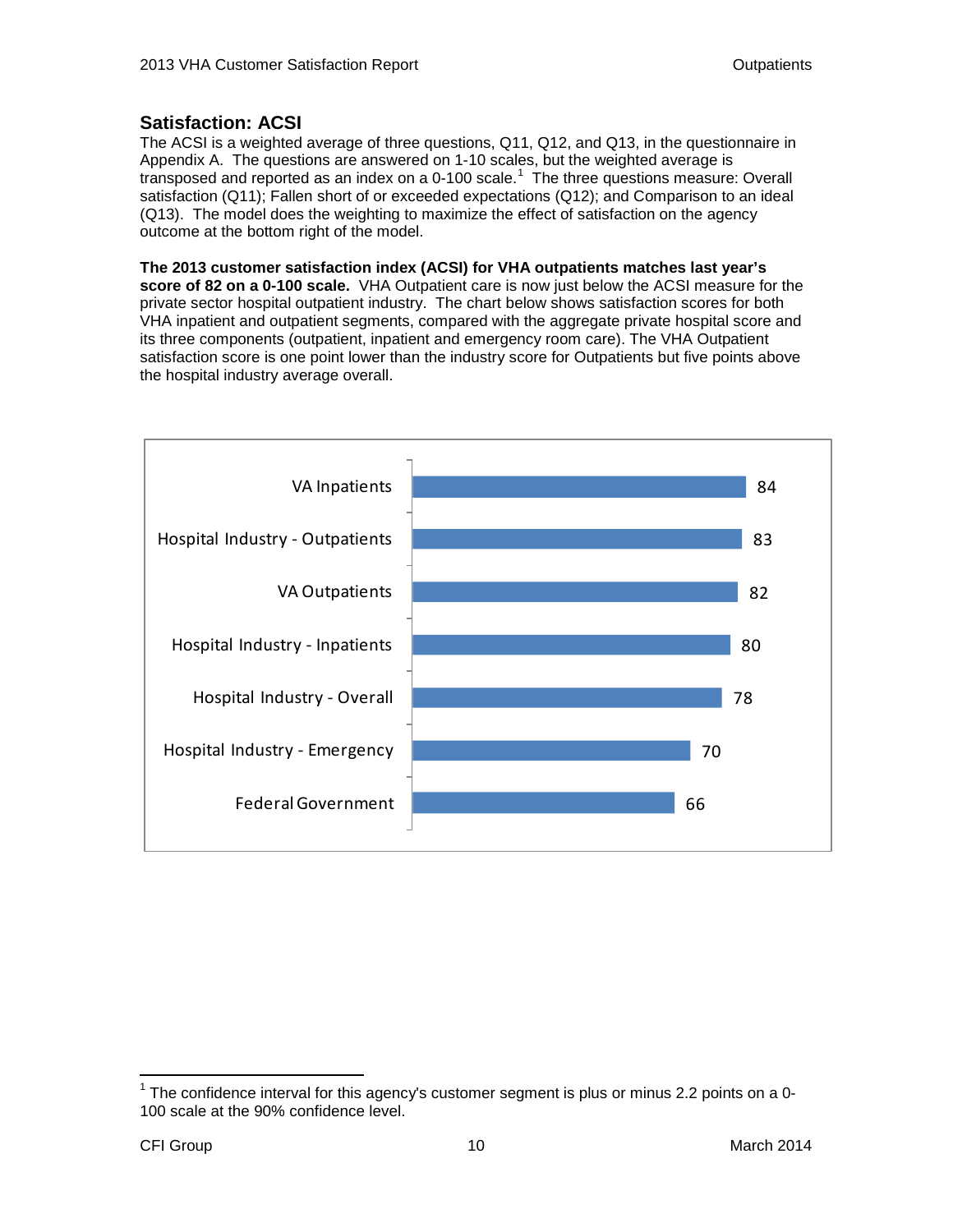#### **Drivers of Satisfaction**

VHA identified three areas that interface with its customers, Veteran's Medical Center, Pharmacy and Customer Service. The indices for each of the three activities are weighted averages of questions asked on the survey.

Two other components were included in the satisfaction model as potential drivers of customer satisfaction. The first is the customer's expectations of the overall quality of VHA as an agency; expectations prior to use or, for longer-term users, prior to recent use (Q1). The second is his/her perception of the overall quality of VHA as an agency after having had experience doing such business (Q10).

|                                |     |     |     |     |     |     |     |     |     | 2004 2005 2006 2007 2008 2009 2010 2011 2012 2013 |
|--------------------------------|-----|-----|-----|-----|-----|-----|-----|-----|-----|---------------------------------------------------|
| Sample Size                    | 254 | 254 | 256 | 255 | 246 | 244 | 243 | 246 | 242 | 241                                               |
| <b>Veterans Medical Center</b> | 81  | 79  | 83  | 82  | 80  | 84  | 80  | 82  | 86  | 81                                                |
| <b>Pharmacy</b>                | 74  | 74  | 72  | 74  | 74  | 75  | 74  | 74  | 74  | 73                                                |
| <b>Customer Service</b>        | 91  | 89  | 90  | 92  | 91  | 91  | 91  | 92  | 93  | 91                                                |
| <b>Customer Expectations</b>   | 78  | 75  | 75  | 78  | 75  | 79  | 77  | 76  | 78  | 75                                                |
| <b>Quality</b>                 | 86  | 84  | 85  | 87  | 85  | 87  | 86  | 87  | 87  | 85                                                |
| <b>Customer Satisfaction</b>   | 83  | 80  | 82  | 83  | 81  | 83  | 82  | 83  | 82  | 82                                                |

Customer Service is the main driver of perceptions of quality, which in turn is the key driver of satisfaction. Although down two points from last year, Customer Service remains the greatest strength for VA with a score of 91. Medical providers and appointment personnel remain highly courteous with scores of 92 and 91, respectively. Medical providers are also highly professional (90).

Ratings for Veterans Medical Center accessibility (81) have declined five points from last year. However, wait time for the Pharmacy improved slightly to 73, which was up two points. Relative to Customer Service, which has an impact of 3.9, these two areas have very modest impacts on perceptions of quality. Access to Veterans Medical Center has an impact of 0.8 and Pharmacy wait time has an impact of 0.4.

Customer Expectations are down three points to 75 and Perceived Quality is down two points to 85. Perceived Quality continues to far outperform expectations with a 10-point gap between the two. In the satisfaction model, Perceived Quality is the main driver of satisfaction and has the highest direct impact on Satisfaction (4.6).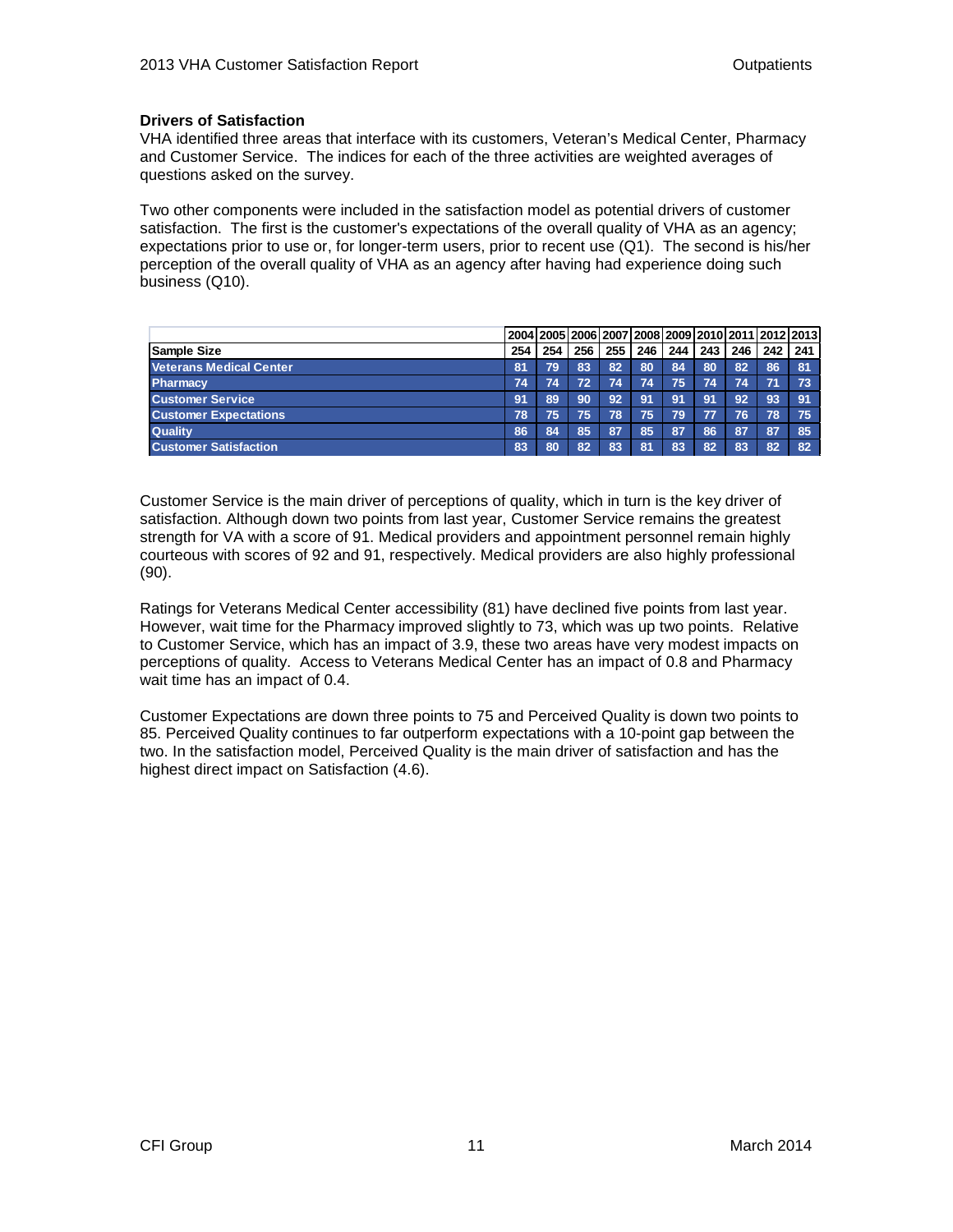#### **Outcomes of Customer Satisfaction**

#### Customer Complaints

Complaints decreased to 8%, the lowest level over the course of the VHA Outpatients study. Ease of making a complaint dropped to 46, down 16 points from 2012, and handling of complaint was much lower at 24. The handling of complaints has plummeted since 2011, when it came in at 56. Although this is a substantial drop, it should be noted that the 2013 score is based on a small sample size of 19 of those who complained.

|                          |     |     |     |     |             |     |     |    |                                        | 2004 2005 2006 2007 2008 2009 2010 2011 2012 2013 |
|--------------------------|-----|-----|-----|-----|-------------|-----|-----|----|----------------------------------------|---------------------------------------------------|
| <b>Sample Size</b>       | 254 | 254 | 256 | 255 | <b>1246</b> | 244 | 243 |    | 246 242 241                            |                                                   |
| Loyalty                  | 92  | 90  | 92  | 92  | 91          | 92  | 90  | 92 | -93                                    | 93                                                |
| <b>Complaints</b>        |     |     |     |     |             |     |     |    | 15% 13% 15% 17% 17% 14% 14% 10% 11% 8% |                                                   |
| Handling of complaint    | --  | --  | --  | 53  | 59          | 57  | 47  | 56 | 46                                     | 24                                                |
| Ease of making complaint | --  | --  | --  | 65  | 75          | 74  | 55  | 64 | 62                                     | 46                                                |

#### Veterans Loyalty

The outcome VHA wants from satisfied customers is Veterans Loyalty. Veterans' Loyalty for this model was measured by two questions: how likely is it that you will use the VA Medical Center again in the future when you need Outpatient medical care (Q15) and how willing would you be to say positive things about Outpatient care at the VA Medical Center to other veterans (Q16).

#### **The 2013 index of Veterans Loyalty remains the same as it was last year at 93 on a 0-100 scale.** Loyalty to VA is at its highest historical level as patients are very willing to say positive things about Outpatient care (92) and indicate a strong willingness to use a VA medical center the next time they need Outpatient care (95).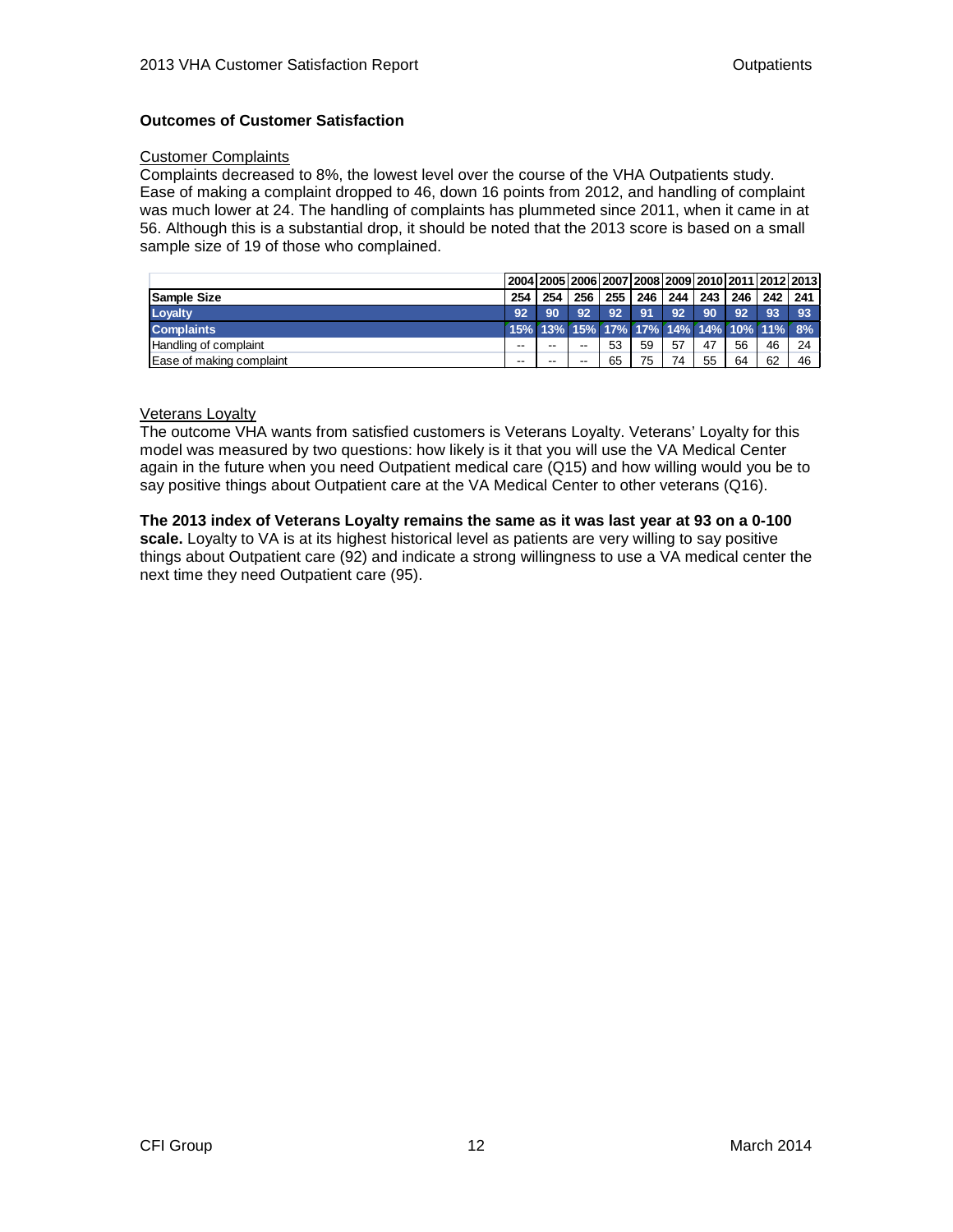#### **Using the Model**

In order to improve customer satisfaction, it is recommended to focus on improving the higherimpact, lower-performing drivers as a priority.

The impact scores shown in the customer satisfaction model on page 9 should be read as the effect on the subsequent component if the component on the left of the arrow were to be improved by 5 points. For example, if Customer Service were improved by 5 points, Perceived Quality would go up by the value of the impact (3.9) from 85 to 88.9. Customer Satisfaction (ACSI) would, in turn increase by 3.6 points to become 85.6. [2](#page-12-0)

#### **Summary and Recommendations**

Outpatient satisfaction with VHA remains unchanged from last year at 82. Historically, this measure has been very stable as eight of the past 10 measures of CSI have either been 82 or 83. Currently the VHA is however, one point below the industry average for outpatient satisfaction (83).

Customer Service remains the key driver of perceptions of quality and in turn, satisfaction. While courteousness and professionalism rate highly, there may be opportunities for slight improvement as this component was rated two points higher last year. Accessibility of the VA Medical Center should also be a target for improvement. This area had a significant five-point drop in score in 2013. Pharmacy wait time remains the lowest rated area but also has a very modest impact on perceptions of quality and satisfaction. As such, the focus for VHA should be on Customer Service and access to VA Medical Centers.

Lastly, complaints are at a historical low at just 8%. However, the handling of complaints and ease of making complaints have fallen substantially as well and should be areas to address.

<span id="page-12-0"></span> $2$  The computation for Customer Service's impact on satisfaction is: (Customer Service's impact on Perceived Quality/5 x Perceived Quality's impact on satisfaction) or  $(3.9/5)$  x  $4.6 = 3.6$ .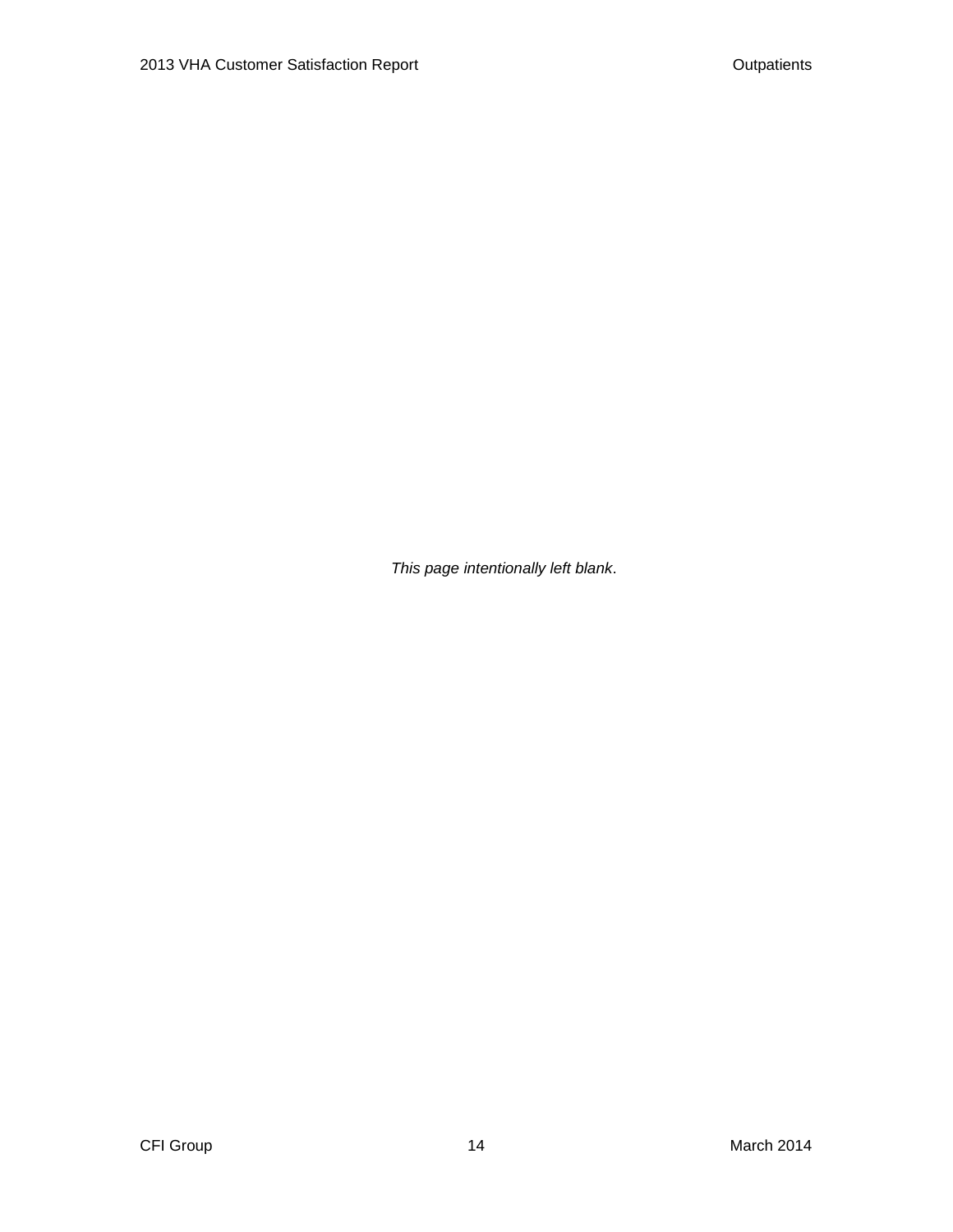## **APPENDIX A:SURVEY QUESTIONNAIRE**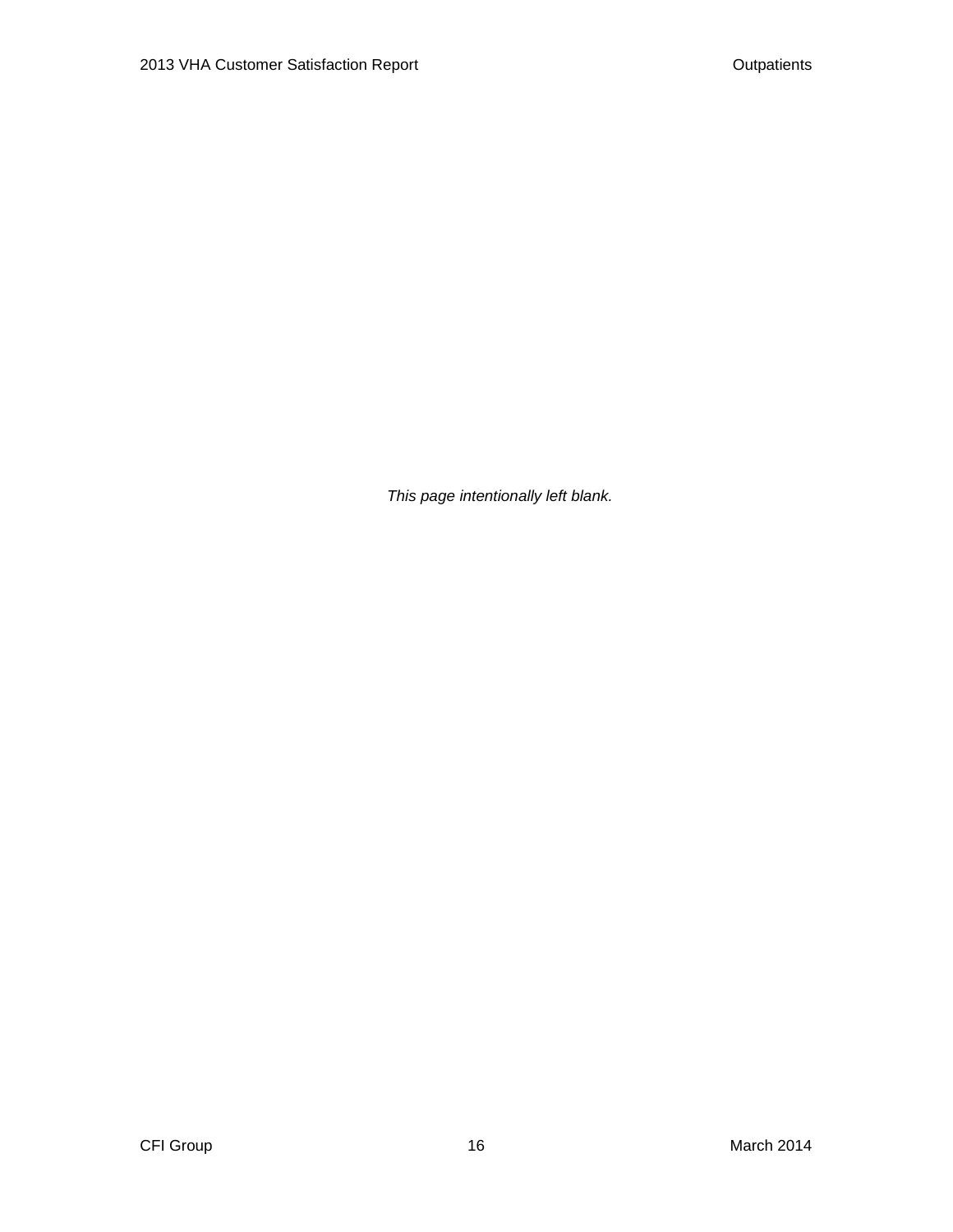#### **American Customer Satisfaction Index VHA Outpatient Veterans Affairs: Veterans Health Administration**

#### PROG. NOTE: Move in CONTACT NAME from sample [CONTACT NAME]: FNAME LNAME FROM SAMPLE

## May I speak with (RESTORE CONTACT NAME)?

Hello, I'm (NAME) calling on behalf of the CFI Group. Today I want to ask you about services you may have received from the VA Medical Center. The purpose of the research is to help the Veterans Health Administration improve its services to veterans. Your name will be confidential, and you may stop at any time or skip any question you do not wish to answer.

\_\_\_\_\_\_\_\_\_\_\_\_\_\_\_\_\_\_\_\_\_\_\_\_\_\_\_\_\_\_\_\_\_\_\_\_\_\_\_\_\_\_\_\_\_\_\_\_\_\_\_\_\_\_\_\_\_\_\_\_\_\_\_\_\_\_\_\_\_\_\_\_

This interview is authorized by Office of Management and Budget Control No. 1090- 0007 which expires on March 31, 2015. This interview will take approximately 8-10 minutes.

PROG. NOTE: TERMINATE SCREEN Those are all of the questions I have for you. Thank you for your interest in this project.

\_\_\_\_\_\_\_\_\_\_\_\_\_\_\_\_\_\_\_\_\_\_\_\_\_\_\_\_\_\_\_\_\_\_\_\_\_\_\_\_\_\_\_\_\_\_\_\_\_\_\_\_\_\_\_\_\_\_\_\_\_\_\_\_\_\_\_\_\_\_\_\_

\_\_\_\_\_\_\_\_\_\_\_\_\_\_\_\_\_\_\_\_\_\_\_\_\_\_\_\_\_\_\_\_\_\_\_\_\_\_\_\_\_\_\_\_\_\_\_\_\_\_\_\_\_\_\_\_\_\_\_\_\_\_\_\_\_\_\_\_\_\_\_\_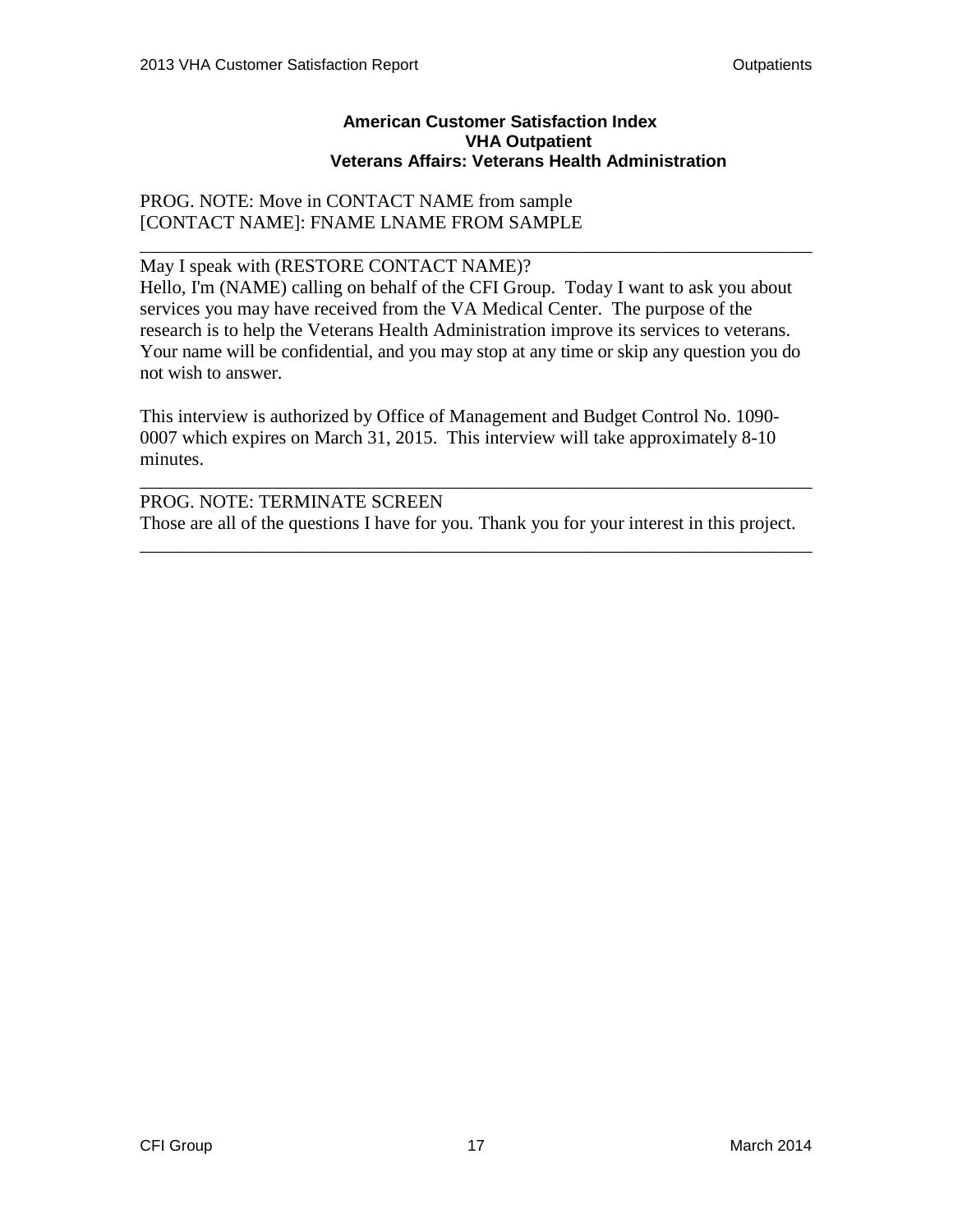Now, I am going to ask you some questions about the VA Medical Center with which you have had experience.

Q1. Before you recently used the VA Medical Center, you probably knew something about that VA Medical Center. Now think back and remember your expectations of the overall quality of the VA Medical Center. Please give me a rating on a 10 point scale on which "1" means your expectations were "not very high" and "10" means your expectations were "very high."

How would you rate your expectations of the overall quality of the VA Medical Center you recently visited?

[RECORD NUMBER 1-10] D<sub>K</sub> REF

\_\_\_\_\_\_\_\_\_\_\_\_\_\_\_\_\_\_\_\_\_\_\_\_\_\_\_\_\_\_\_\_\_\_\_\_\_\_\_\_\_\_\_\_\_\_\_\_\_\_\_\_\_\_\_\_\_\_\_\_\_\_\_\_\_\_\_\_\_\_\_\_ Now, let's think about who gives you your medical care at the VA Medical Center you recently visited…

Q2. Do you have an **assigned** provider **or** a team in charge of your medical care at that VA Medical Center?

1 Yes, one medical care provider or team 2  $N<sub>0</sub>$ D<sub>K</sub> REF

Now, let's talk about the kind of service you get at the VA Medical Center you recently visited…

\_\_\_\_\_\_\_\_\_\_\_\_\_\_\_\_\_\_\_\_\_\_\_\_\_\_\_\_\_\_\_\_\_\_\_\_\_\_\_\_\_\_\_\_\_\_\_\_\_\_\_\_\_\_\_\_\_\_\_\_\_\_\_\_\_\_\_\_\_\_\_\_

Q3. How accessible and easy to use is that VA Medical Center for you? Use a 10 point scale again on which "1" means "very inaccessible and difficult to use" and "10" means "very accessible and easy to use." How inaccessible or accessible is that VA Medical Center?

[RECORD NUMBER 1-10] DK REF

Q4. How courteous are the appointment personnel? On a 10 point scale on which "1" means "not at all courteous" and "10" means "very courteous," how courteous are the appointment personnel?

\_\_\_\_\_\_\_\_\_\_\_\_\_\_\_\_\_\_\_\_\_\_\_\_\_\_\_\_\_\_\_\_\_\_\_\_\_\_\_\_\_\_\_\_\_\_\_\_\_\_\_\_\_\_\_\_\_\_\_\_\_\_\_\_\_\_\_\_\_\_\_\_

[RECORD NUMBER 1-10] DK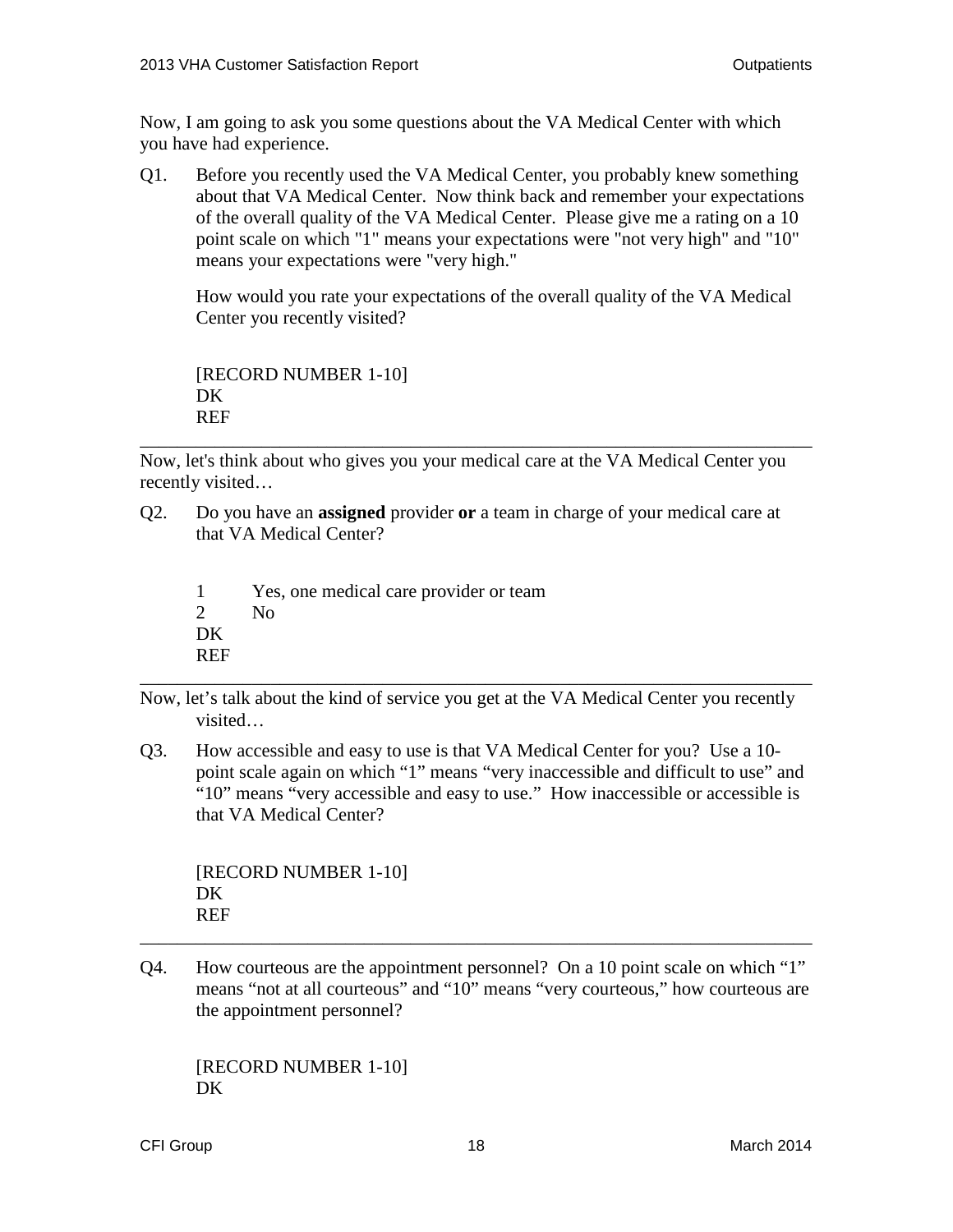#### REF

Q5. And how courteous are the medical providers? On a 10 point scale on which "1" means "not at all courteous" and "10" means "very courteous," how courteous are those who provide your medical care?

\_\_\_\_\_\_\_\_\_\_\_\_\_\_\_\_\_\_\_\_\_\_\_\_\_\_\_\_\_\_\_\_\_\_\_\_\_\_\_\_\_\_\_\_\_\_\_\_\_\_\_\_\_\_\_\_\_\_\_\_\_\_\_\_\_\_\_\_\_\_\_\_

[RECORD NUMBER 1-10] DK REF

Q6. How professional are the medical providers in terms of being knowledgeable, helpful, and responsive? On a 10-point scale on which "1" means "not at all professional" and "10" means "very professional," how professional are those who provide your medical care?

\_\_\_\_\_\_\_\_\_\_\_\_\_\_\_\_\_\_\_\_\_\_\_\_\_\_\_\_\_\_\_\_\_\_\_\_\_\_\_\_\_\_\_\_\_\_\_\_\_\_\_\_\_\_\_\_\_\_\_\_\_\_\_\_\_\_\_\_\_\_\_\_

[RECORD NUMBER 1-10] DK REF

Now, think about the pharmacy at the VA Medical Center you recently visited…

Q7. How long is the waiting time for you to obtain your prescriptions from the pharmacy located at that VA Medical Center. Please rate the waiting time for prescriptions on a 10-point scale on which "1" means "very slow" and "10" means "very fast."

\_\_\_\_\_\_\_\_\_\_\_\_\_\_\_\_\_\_\_\_\_\_\_\_\_\_\_\_\_\_\_\_\_\_\_\_\_\_\_\_\_\_\_\_\_\_\_\_\_\_\_\_\_\_\_\_\_\_\_\_\_\_\_\_\_\_\_\_\_\_\_\_

[RECORD NUMBER 1-10] 11 Did not use pharmacy DK REF

Q10. Please consider all your experiences in the past two years with the VA Medical Center you recently visited. Using a 10-point scale, on which "1" means "not very high" and "10" means "very high," how would you rate the **overall quality** of that VA Medical Center?

\_\_\_\_\_\_\_\_\_\_\_\_\_\_\_\_\_\_\_\_\_\_\_\_\_\_\_\_\_\_\_\_\_\_\_\_\_\_\_\_\_\_\_\_\_\_\_\_\_\_\_\_\_\_\_\_\_\_\_\_\_\_\_\_\_\_\_\_\_\_\_\_

[RECORD NUMBER 1-10] DK REF

Satisfaction includes many things. Let's move on and talk about your overall satisfaction with the VA Medical Center you recently visited.

\_\_\_\_\_\_\_\_\_\_\_\_\_\_\_\_\_\_\_\_\_\_\_\_\_\_\_\_\_\_\_\_\_\_\_\_\_\_\_\_\_\_\_\_\_\_\_\_\_\_\_\_\_\_\_\_\_\_\_\_\_\_\_\_\_\_\_\_\_\_\_\_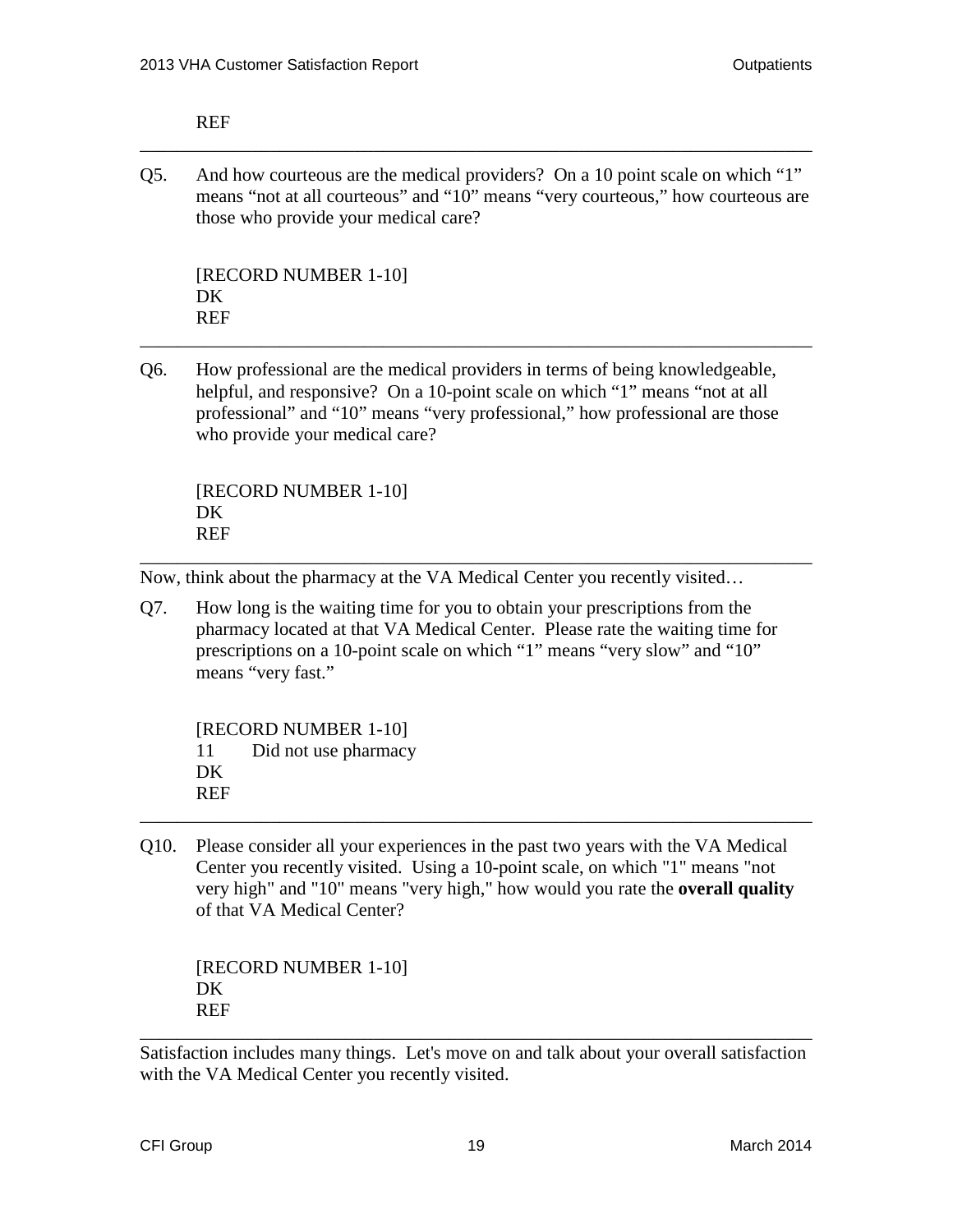Q11. First, please consider all your experiences to date with that VA Medical Center. Using a 10 point scale on which "1" means "very dissatisfied" and 10 means "very satisfied," how **satisfied** are you with that VA Medical Center?

[RECORD NUMBER 1-10] D<sub>K</sub> REF

Q12. Considering all of your expectations, to what extent has that VA Medical Center fallen short of your expectations or exceeded your expectations? Using a 10-point scale on which "1" now means "falls short of your expectations" and "10" means "exceeds your expectations," to what extent has the VA Medical Center fallen short of or exceeded your expectations?

\_\_\_\_\_\_\_\_\_\_\_\_\_\_\_\_\_\_\_\_\_\_\_\_\_\_\_\_\_\_\_\_\_\_\_\_\_\_\_\_\_\_\_\_\_\_\_\_\_\_\_\_\_\_\_\_\_\_\_\_\_\_\_\_\_\_\_\_\_\_\_\_

\_\_\_\_\_\_\_\_\_\_\_\_\_\_\_\_\_\_\_\_\_\_\_\_\_\_\_\_\_\_\_\_\_\_\_\_\_\_\_\_\_\_\_\_\_\_\_\_\_\_\_\_\_\_\_\_\_\_\_\_\_\_\_\_\_\_\_\_\_\_\_\_

[RECORD NUMBER 1-10] DK REF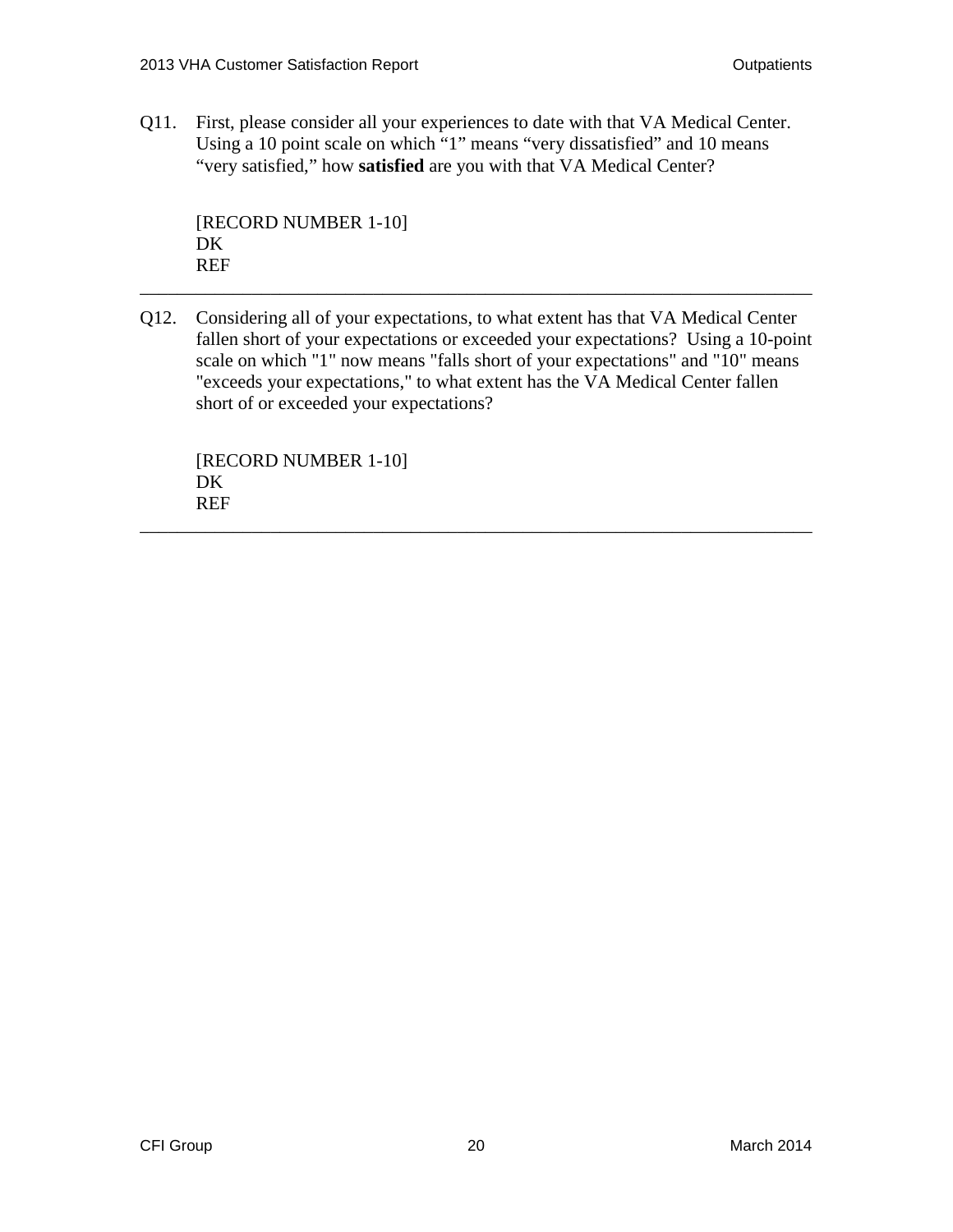Q13. Forget the VA Medical Center you recently visited for a moment. Now, I want you to imagine an ideal outpatient medical center. (PAUSE) How well do you think the VA Medical Center you recently visited compares with that ideal outpatient medical center? Please use a 10-point scale on which "1" means "not very close to the ideal," and "10" means "very close to the ideal."

[RECORD NUMBER 1-10] DK REF

Next, I want you to think about any communication you may have had over the past year with the VA Medical Center you recently visited regarding complaints about your experience.

\_\_\_\_\_\_\_\_\_\_\_\_\_\_\_\_\_\_\_\_\_\_\_\_\_\_\_\_\_\_\_\_\_\_\_\_\_\_\_\_\_\_\_\_\_\_\_\_\_\_\_\_\_\_\_\_\_\_\_\_\_\_\_\_\_\_\_\_\_\_\_\_

Q14. Have you complained to that VA Medical Center within the past year?

| 1          | Yes |
|------------|-----|
| 2          | No  |
| DК         |     |
| <b>REF</b> |     |

{IF Q14 = 1 ASK Q14C-Q14D; OTHERWISE GO TO Q15}

Q14C. How well, or poorly, was your most recent complaint handled? Using a 10 point scale on which "1" means "handled very poorly" and "10" means "handled very well," how would you rate the handling of your complaint?

\_\_\_\_\_\_\_\_\_\_\_\_\_\_\_\_\_\_\_\_\_\_\_\_\_\_\_\_\_\_\_\_\_\_\_\_\_\_\_\_\_\_\_\_\_\_\_\_\_\_\_\_\_\_\_\_\_\_\_\_\_\_\_\_\_\_\_\_\_\_\_\_

\_\_\_\_\_\_\_\_\_\_\_\_\_\_\_\_\_\_\_\_\_\_\_\_\_\_\_\_\_\_\_\_\_\_\_\_\_\_\_\_\_\_\_\_\_\_\_\_\_\_\_\_\_\_\_\_\_\_\_\_\_\_\_\_\_\_\_\_\_\_\_\_

[RECORD NUMBER 1-10] DK REF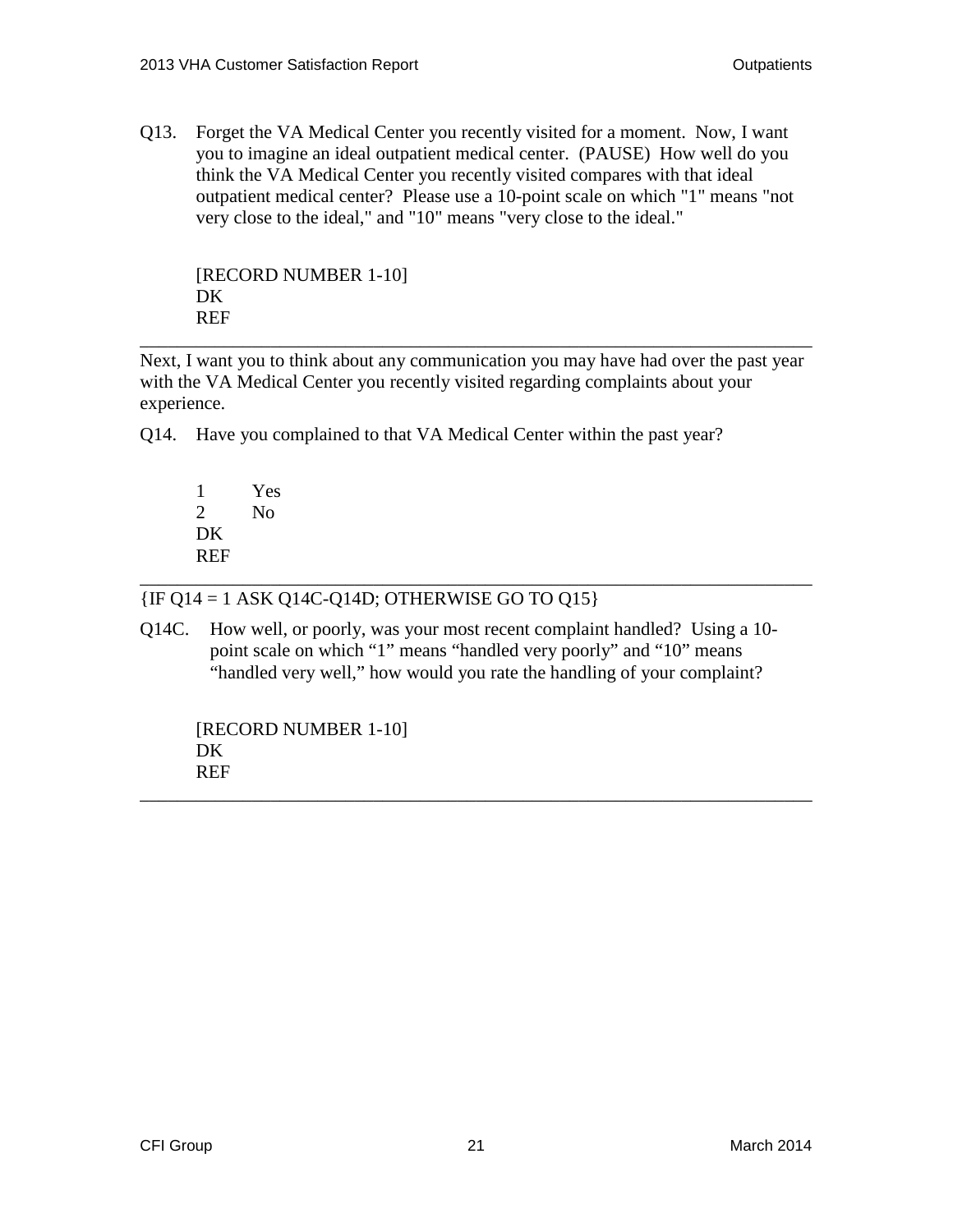Q14D. How difficult or easy was it to make your most recent complaint? Using a 10 point scale on which "1" means "very difficult" and "10" means "very easy," how difficult or easy was it to make a complaint?

[RECORD NUMBER 1-10] DK REF

Q15. How likely is it that you will use the VA Medical Center you recently visited again in the future when you need medical care? On a 10 point scale on which "1" means "very unlikely" and "10" means "very likely," how likely is it that you will use that VA Medical Center again?

\_\_\_\_\_\_\_\_\_\_\_\_\_\_\_\_\_\_\_\_\_\_\_\_\_\_\_\_\_\_\_\_\_\_\_\_\_\_\_\_\_\_\_\_\_\_\_\_\_\_\_\_\_\_\_\_\_\_\_\_\_\_\_\_\_\_\_\_\_\_\_\_

[RECORD NUMBER 1-10] DK REF

Q16. If asked, how willing would you be to say positive things about the VA Medical Center you recently visited to other veterans? On a 10 point scale on which "1" means "not at all willing" and "10" means "very willing," how willing would you be to say positive things about that VA Medical Center?

\_\_\_\_\_\_\_\_\_\_\_\_\_\_\_\_\_\_\_\_\_\_\_\_\_\_\_\_\_\_\_\_\_\_\_\_\_\_\_\_\_\_\_\_\_\_\_\_\_\_\_\_\_\_\_\_\_\_\_\_\_\_\_\_\_\_\_\_\_\_\_\_

\_\_\_\_\_\_\_\_\_\_\_\_\_\_\_\_\_\_\_\_\_\_\_\_\_\_\_\_\_\_\_\_\_\_\_\_\_\_\_\_\_\_\_\_\_\_\_\_\_\_\_\_\_\_\_\_\_\_\_\_\_\_\_\_\_\_\_\_\_\_\_\_

```
[RECORD NUMBER 1-10]
DK
REF
```
Q17. Was your recent clinic visit scheduled or a "Walk-in"?

- 1 Scheduled
- 2 Walk-in \_\_\_\_\_\_\_\_\_\_\_\_\_\_\_\_\_\_\_\_\_\_\_\_\_\_\_\_\_\_\_\_\_\_\_\_\_\_\_\_\_\_\_\_\_\_\_\_\_\_\_\_\_\_\_\_\_\_\_\_\_\_\_\_\_\_\_\_\_\_\_\_

(If  $Q17 = 2$  ask Q18, otherwise skip to next section)

Q18. Was this clinic visit a "Walk-in" because of an emergency condition or illness?

1 Yes 2  $N<sub>0</sub>$ 

Now, we need to ask a few demographic questions for the ACSI consumer profile…

\_\_\_\_\_\_\_\_\_\_\_\_\_\_\_\_\_\_\_\_\_\_\_\_\_\_\_\_\_\_\_\_\_\_\_\_\_\_\_\_\_\_\_\_\_\_\_\_\_\_\_\_\_\_\_\_\_\_\_\_\_\_

QD1. What is your age, please?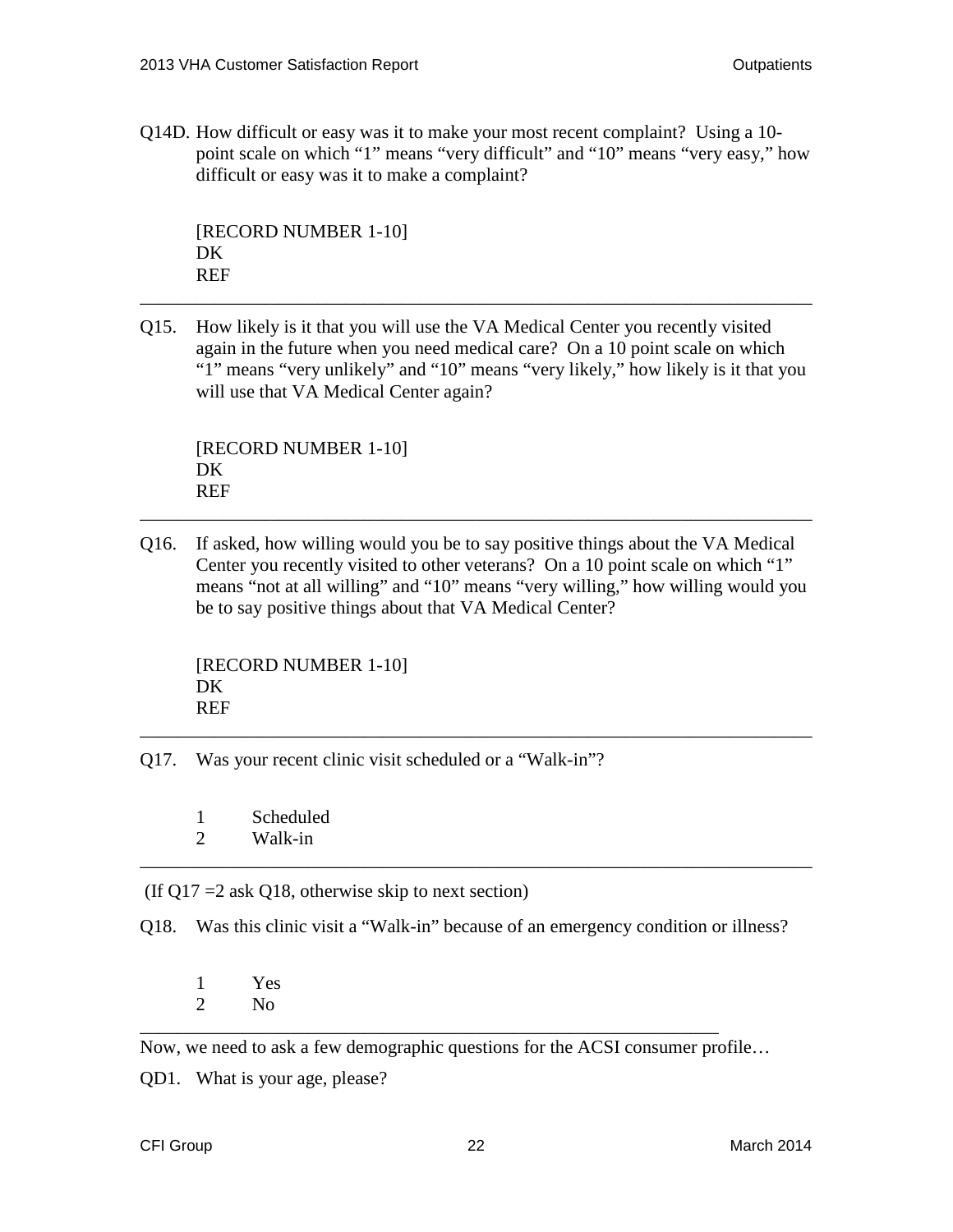#### [RECORD NUMBER OF YEARS 1-150] DK REF

QD2. What is the highest level of formal education you completed? *(READ CODES 1- 5)*

\_\_\_\_\_\_\_\_\_\_\_\_\_\_\_\_\_\_\_\_\_\_\_\_\_\_\_\_\_\_\_\_\_\_\_\_\_\_\_\_\_\_\_\_\_\_\_\_\_\_\_\_\_\_\_\_\_\_\_\_\_\_\_\_\_\_\_\_\_\_\_\_

\_\_\_\_\_\_\_\_\_\_\_\_\_\_\_\_\_\_\_\_\_\_\_\_\_\_\_\_\_\_\_\_\_\_\_\_\_\_\_\_\_\_\_\_\_\_\_\_\_\_\_\_\_\_\_\_\_\_\_\_\_\_\_\_\_\_\_\_\_\_\_\_

3 Less than high school 4 High school graduate<br>5 Some college or assoc 5 Some college or associate degree 6 College graduate<br>7 Post-Graduate Post-Graduate DK REF

QD3. Are you of Hispanic, Latino or Spanish origin?

- 1 Yes 2 No DK REF \_\_\_\_\_\_\_\_\_\_\_\_\_\_\_\_\_\_\_\_\_\_\_\_\_\_\_\_\_\_\_\_\_\_\_\_\_\_\_\_\_\_\_\_\_\_\_\_\_\_\_\_\_\_\_\_\_\_\_\_\_\_\_\_\_\_\_\_\_\_\_\_
- QD4. Do you consider your race(s) as: *(READ CODES 1-5; ACCEPT UP TO 5 MENTIONS)*

|                | White                                     |
|----------------|-------------------------------------------|
| $\overline{2}$ | <b>Black/African American</b>             |
| 3              | American Indian/Alaska Native             |
| 4              | Asian                                     |
| 5              | Native Hawaiian or other Pacific Islander |
| 6              | Other race                                |
| DK             |                                           |
| <b>REF</b>     |                                           |
|                |                                           |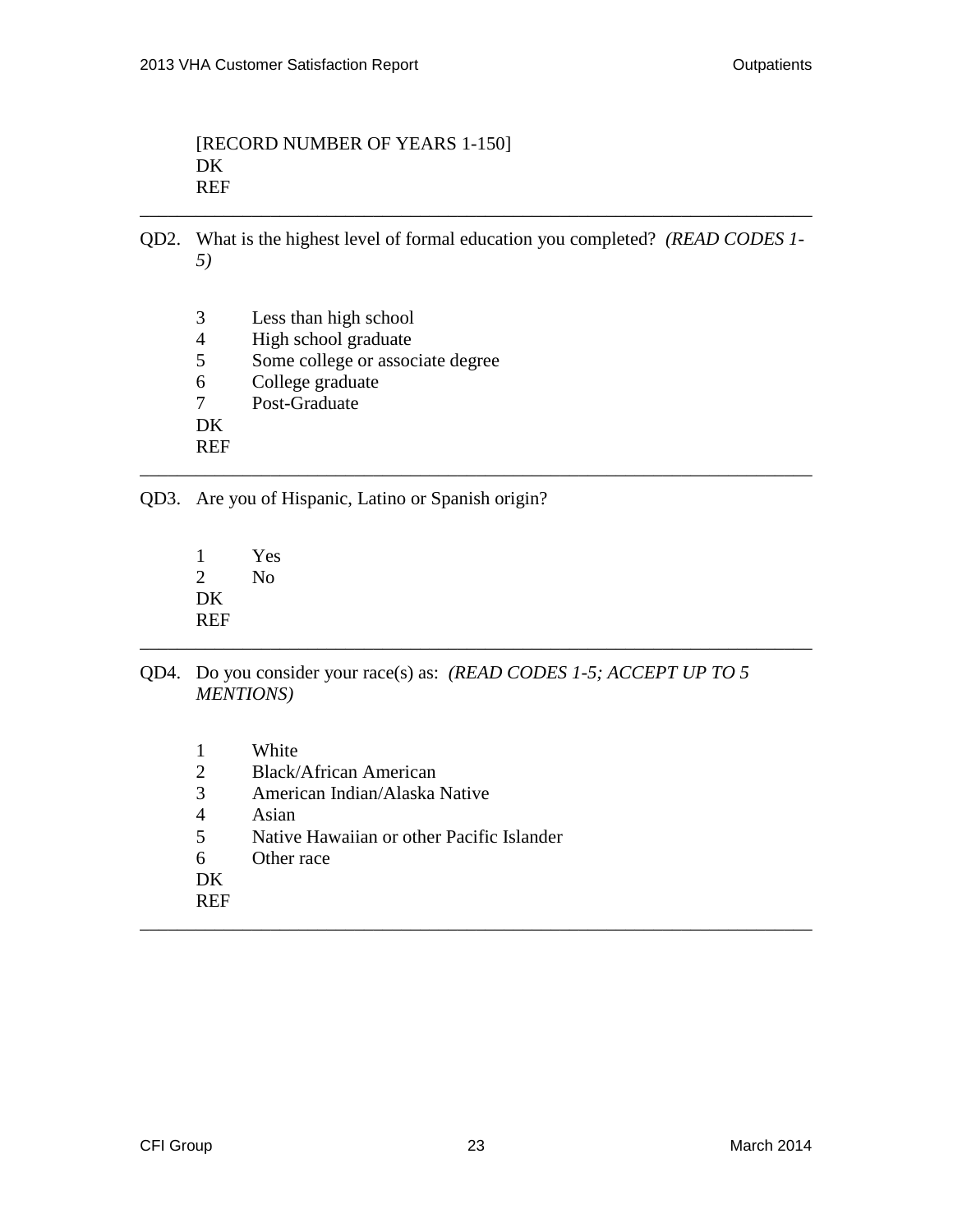QD5. What was your total annual family income in 2013? *(READ CODES 1-7 AS NECESSARY) (READ IF NECESSARY: Before taxes)*

\_\_\_\_\_\_\_\_\_\_\_\_\_\_\_\_\_\_\_\_\_\_\_\_\_\_\_\_\_\_\_\_\_\_\_\_\_\_\_\_\_\_\_\_\_\_\_\_\_\_\_\_\_\_\_\_\_\_\_\_\_\_\_\_\_\_\_\_\_\_\_\_

\_\_\_\_\_\_\_\_\_\_\_\_\_\_\_\_\_\_\_\_\_\_\_\_\_\_\_\_\_\_\_\_\_\_\_\_\_\_\_\_\_\_\_\_\_\_\_\_\_\_\_\_\_\_\_\_\_\_\_\_\_\_\_\_\_\_\_\_\_\_\_\_

| 1              | <b>Under \$20,000</b>            |
|----------------|----------------------------------|
| 2              | \$20,000 but less than \$30,000  |
| 3              | \$30,000 but less than \$40,000  |
| $\overline{4}$ | \$40,000 but less than \$60,000  |
| 5              | \$60,000 but less than \$80,000  |
| 6              | \$80,000 but less than \$100,000 |
| 7              | \$100,000 or more                |
| DK             |                                  |
|                |                                  |

QD6. Gender (By Observation)

- 1 Male<br>2 Femal
- Female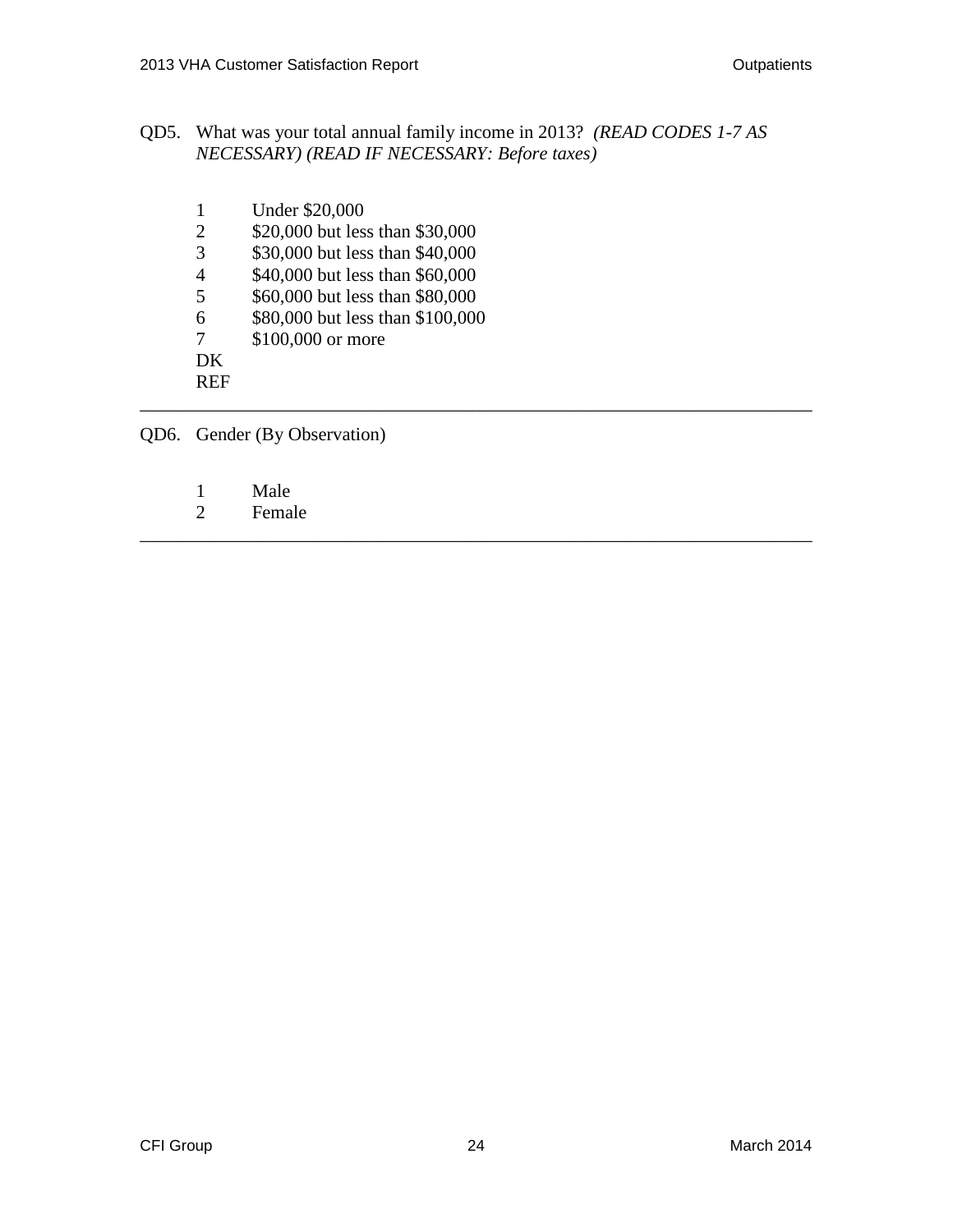## **APPENDIX B:SCORE TABLES**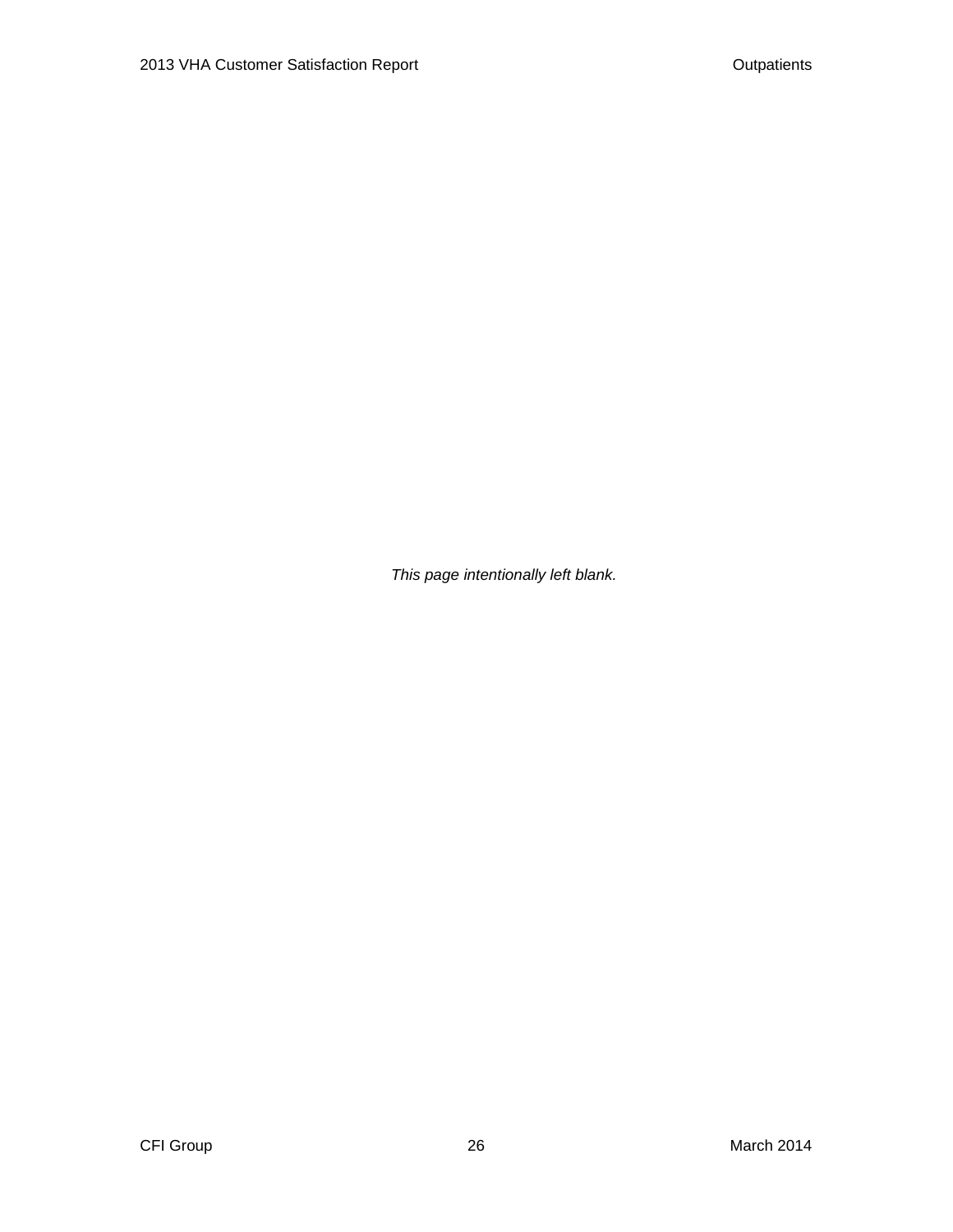### **Significant Differences – 2013 compared to 2012**

|                                                                    |     | 2012 2013 | <b>Difference</b> | Significant       |
|--------------------------------------------------------------------|-----|-----------|-------------------|-------------------|
| <b>Sample Size</b>                                                 | 242 | 241       |                   | <b>Difference</b> |
| <b>Veterans Medical Center</b>                                     | 86  | 81        | $-5$              |                   |
| Accessibility of VA Medical Center                                 | 86  | 81        | -5                | $\ast$            |
| <b>Pharmacy</b>                                                    | 71  | 73        | $\overline{2}$    |                   |
| Waiting time to obtain prescriptions at the pharmacy               | 71  | 73        | $\overline{2}$    |                   |
| <b>Customer Service</b>                                            | 93  | 91        | $-2$              |                   |
| Courteousness of appointment personnel                             | 92  | 91        | $-1$              |                   |
| Courteousness of medical providers                                 | 94  | 92        | $-2$              |                   |
| Professionalism of medical providers                               | 92  | 90        | $-2$              |                   |
| <b>Customer Expectations</b>                                       | 78  | 75        | $-3$              |                   |
| Expectations of the overall quality of the VA Medical Center       | 78  | 75        | $-3$              |                   |
| Quality                                                            | 87  | 85        | $-2$              |                   |
| Overall quality of outpatient care at the VA Medical Center        | 87  | 85        | $-2$              |                   |
| <b>Customer Satisfaction</b>                                       | 82  | 82        | $\bf{0}$          |                   |
| Overall satisfaction                                               | 86  | 85        | -1                |                   |
| Satisfaction compared to expectations                              | 80  | 82        | 2                 |                   |
| Satisfaction compared to ideal                                     | 79  | 79        | 0                 |                   |
| <b>Complaints</b>                                                  | 11  | 8         | $-3$              |                   |
| Complained to VA Medical Center within the past year               | 11  | 8         | $-3$              |                   |
| <b>Loyalty</b>                                                     | 93  | 93        | $\bf{0}$          |                   |
| Willingness to say positive things about the VA Medical Center     | 91  | 92        | 1                 |                   |
| Likelihood to use VA Medical Center in the future for medical care | 96  | 95        | -1                |                   |
| <b>Handling of Complaint</b>                                       | 46  | 24        | $-22$             | $\ast$            |
| Handling of complaint                                              | 46  | 24        | $-22$             | $\ast$            |
| <b>Ease of Making Complaint</b>                                    | 62  | 46        | $-16$             |                   |
| Ease of making complaint                                           | 62  | 46        | $-16$             |                   |

Significant differences at the 90% level of confidence are note by an asterisk (\*).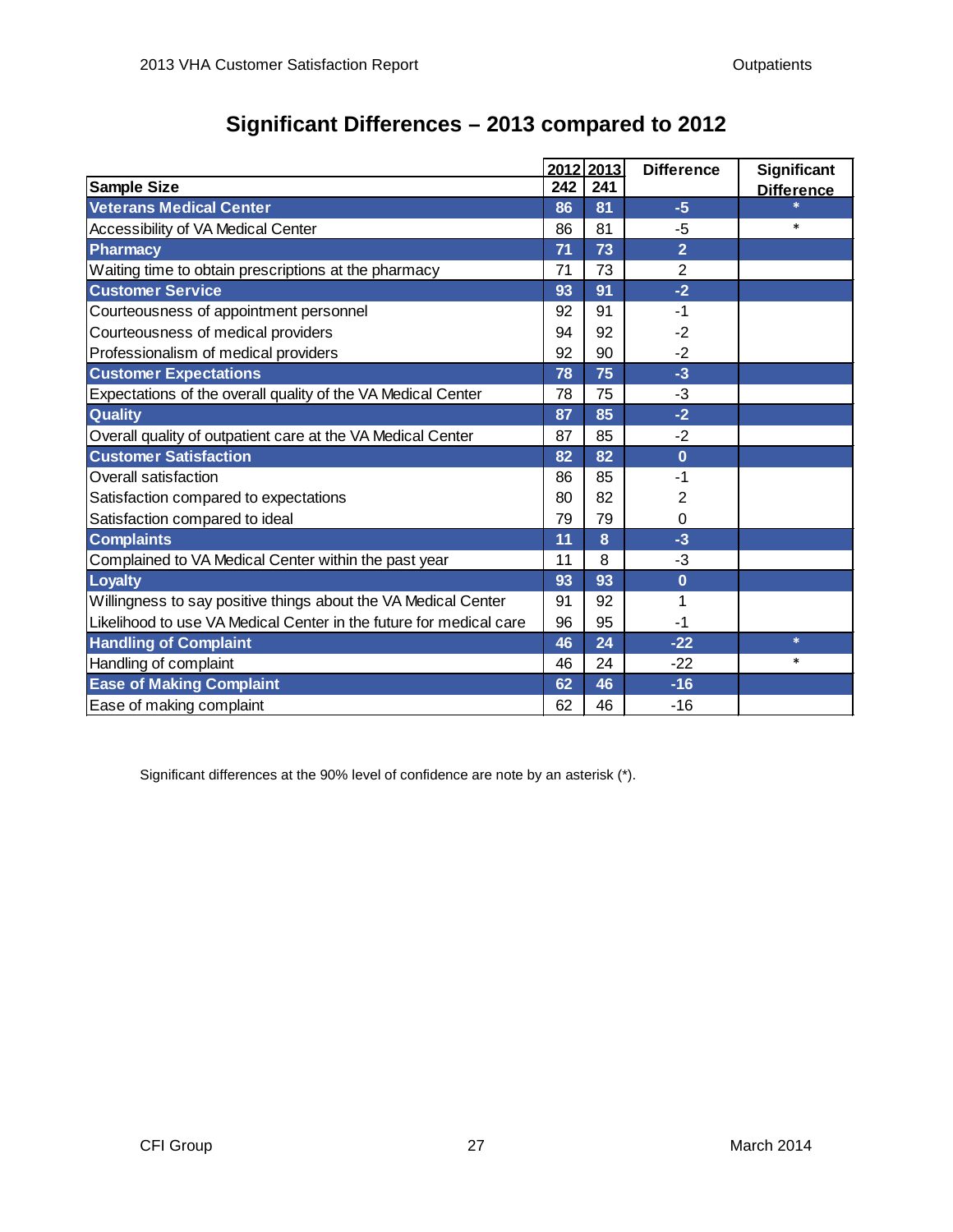| History of scores from 2004-2013 |  |  |
|----------------------------------|--|--|
|----------------------------------|--|--|

|                                                                    | 2004 |     | 2005 2006 2007 |     |     | 2008 2009 2010 2011 |     |     | 2012 | 2013 |
|--------------------------------------------------------------------|------|-----|----------------|-----|-----|---------------------|-----|-----|------|------|
| <b>Sample Size</b>                                                 | 254  | 254 | 256            | 255 | 246 | 244                 | 243 | 246 | 242  | 241  |
| <b>Veterans Medical Center</b>                                     | 81   | 79  | 83             | 82  | 80  | 84                  | 80  | 82  | 86   | 81   |
| Accessibility of VA Medical Center                                 | 81   | 79  | 83             | 82  | 80  | 84                  | 80  | 82  | 86   | 81   |
| <b>Pharmacy</b>                                                    | 74   | 74  | 72             | 74  | 74  | 75                  | 74  | 74  | 71   | 73   |
| Waiting time to obtain prescriptions at the pharmacy               | 74   | 74  | 72             | 74  | 74  | 75                  | 74  | 74  | 71   | 73   |
| <b>Customer Service</b>                                            | 91   | 89  | 90             | 92  | 91  | 91                  | 91  | 92  | 93   | 91   |
| Courteousness of appointment personnel                             | 90   | 88  | 89             | 92  | 90  | 92                  | 90  | 92  | 92   | 91   |
| Courteousness of medical providers                                 | 92   | 90  | 92             | 94  | 93  | 92                  | 93  | 92  | 94   | 92   |
| Professionalism of medical providers                               | 90   | 88  | 89             | 90  | 90  | 90                  | 90  | 90  | 92   | 90   |
| <b>Customer Expectations</b>                                       | 78   | 75  | 75             | 78  | 75  | 79                  | 77  | 76  | 78   | 75   |
| Expectations of the overall quality of the VA Medical Center       | 78   | 75  | 75             | 78  | 75  | 79                  | 77  | 76  | 78   | 75   |
| Quality                                                            | 86   | 84  | 85             | 87  | 85  | 87                  | 86  | 87  | 87   | 85   |
| Overall quality of outpatient care at the VA Medical Center        | 86   | 84  | 85             | 87  | 85  | 87                  | 86  | 87  | 87   | 85   |
| <b>Customer Satisfaction</b>                                       | 83   | 80  | 82             | 83  | 81  | 83                  | 82  | 83  | 82   | 82   |
| Overall satisfaction                                               | 86   | 84  | 86             | 87  | 84  | 86                  | 85  | 86  | 86   | 85   |
| Satisfaction compared to expectations                              | 80   | 78  | 79             | 81  | 78  | 81                  | 80  | 82  | 80   | 82   |
| Satisfaction compared to ideal                                     | 81   | 77  | 81             | 80  | 79  | 82                  | 79  | 81  | 79   | 79   |
| <b>Complaints</b>                                                  | 15   | 13  | 15             | 17  | 17  | 14                  | 14  | 10  | 11   | 8    |
| Complained to VA Medical Center within the past year               | 15   | 13  | 15             | 17  | 17  | 14                  | 14  | 10  | 11   | 8    |
| <b>Loyalty</b>                                                     | 92   | 90  | 92             | 92  | 91  | 92                  | 90  | 92  | 93   | 93   |
| Willingness to say positive things about the VA Medical Center     | 91   | 89  | 91             | 91  | 90  | 90                  | 89  | 91  | 91   | 92   |
| Likelihood to use VA Medical Center in the future for medical care | 94   | 92  | 94             | 93  | 93  | 94                  | 92  | 93  | 96   | 95   |
| <b>Non-modeled questions</b>                                       |      |     |                | 53  | 59  | 57                  | 47  | 56  | 46   | 24   |
| Handling of complaint                                              | --   |     | $-$            | 53  | 59  | 57                  | 47  | 56  | 46   | 24   |
| Ease of making complaint                                           |      |     | --             | 65  | 75  | 74                  | 55  | 64  | 62   | 46   |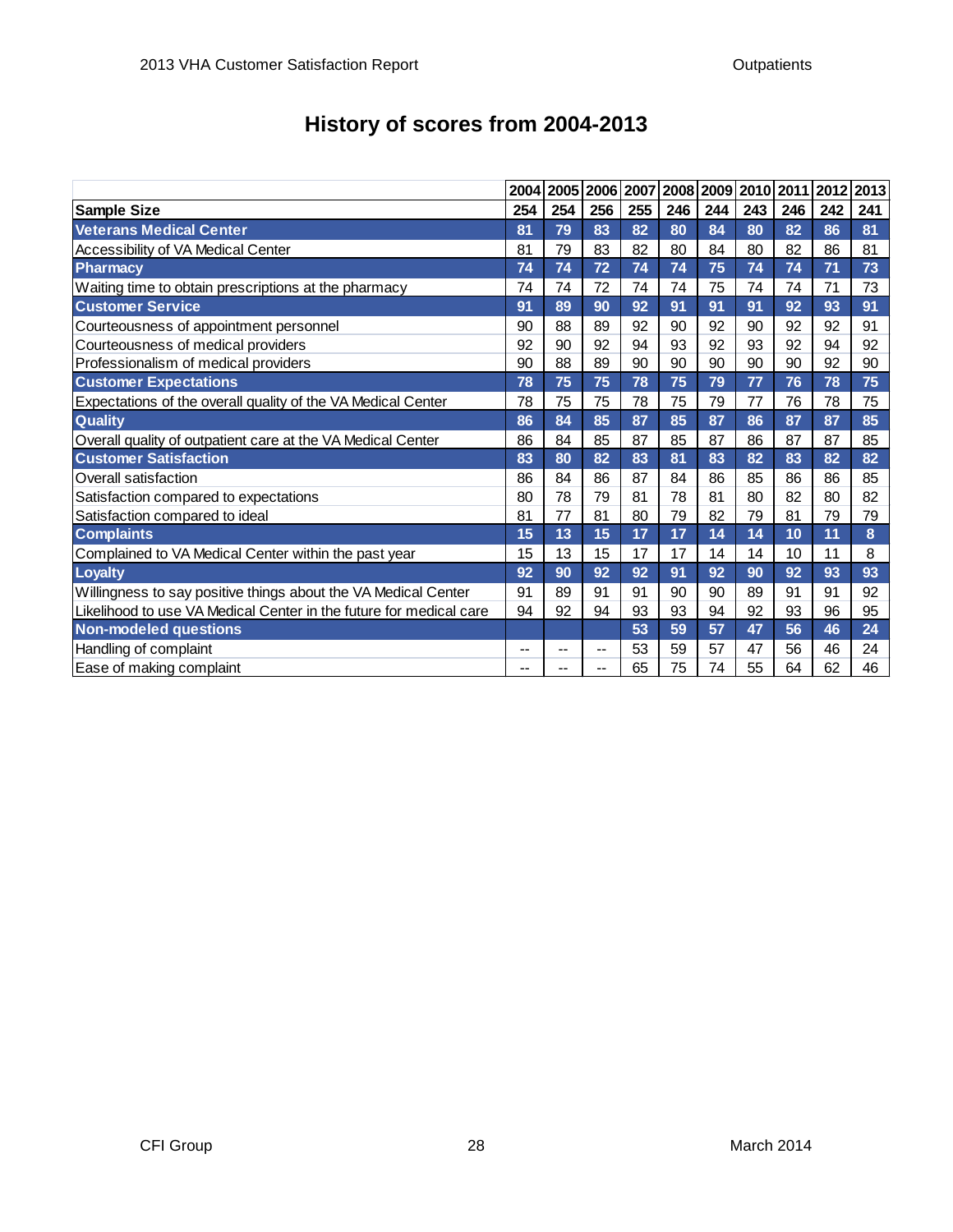|                                                                    | Did not  | Complained | <b>Difference</b>        | <b>Significant</b> |
|--------------------------------------------------------------------|----------|------------|--------------------------|--------------------|
|                                                                    | complain |            |                          | <b>Difference</b>  |
| Sample Size                                                        | 221      | 20         |                          |                    |
| <b>Veterans Medical Center</b>                                     | 83       | 55         | $-28$                    | $\ast$             |
| Accessibility of VA Medical Center                                 | 83       | 55         | $-28$                    | $\ast$             |
| <b>Pharmacy</b>                                                    | 76       | 47         | $-29$                    | *                  |
| Waiting time to obtain prescriptions at the pharmacy               | 76       | 47         | $-29$                    | $\ast$             |
| <b>Customer Service</b>                                            | 93       | 73         | $-20$                    | $\ast$             |
| Courteousness of appointment personnel                             | 93       | 70         | $-23$                    | $\ast$             |
| Courteousness of medical providers                                 | 94       | 77         | $-17$                    | *                  |
| Professionalism of medical providers                               | 92       | 73         | $-19$                    | $\ast$             |
| <b>Customer Expectations</b>                                       | 75       | 67         | $-8$                     |                    |
| Expectations of the overall quality of the VA Medical Center       | 75       | 67         | -8                       |                    |
| <b>Quality</b>                                                     | 87       | 63         | $-24$                    | $\ast$             |
| Overall quality of outpatient care at the VA Medical Center        | 87       | 63         | $-24$                    | $\ast$             |
| <b>Customer Satisfaction</b>                                       | 85       | 54         | $-31$                    | $\ast$             |
| Overall satisfaction                                               | 87       | 55         | $-32$                    | $\ast$             |
| Satisfaction compared to expectations                              | 84       | 55         | $-29$                    | $\ast$             |
| Satisfaction compared to ideal                                     | 82       | 53         | $-29$                    | $\ast$             |
| <b>Complaints</b>                                                  | $\bf{0}$ | 100        | 100                      |                    |
| Complained to VA Medical Center within the past year               | $\Omega$ | 100        | 100                      |                    |
| Loyalty                                                            | 95       | 75         | $-20$                    | $\ast$             |
| Willingness to say positive things about the VA Medical Center     | 94       | 65         | $-29$                    | *                  |
| Likelihood to use VA Medical Center in the future for medical care | 96       | 86         | $-10$                    |                    |
| <b>Handling of Complaint</b>                                       | н.       | 24         | œ.                       |                    |
| Handling of complaint                                              |          | 24         | $\overline{\phantom{a}}$ |                    |
| <b>Ease of Making Complaint</b>                                    | --       | 46         | $\sim$                   |                    |
| Ease of making complaint                                           | --       | 46         | $-$                      |                    |

### **Complained compared to did not complain**

Significant differences at the 90% level of confidence are note by an asterisk (\*).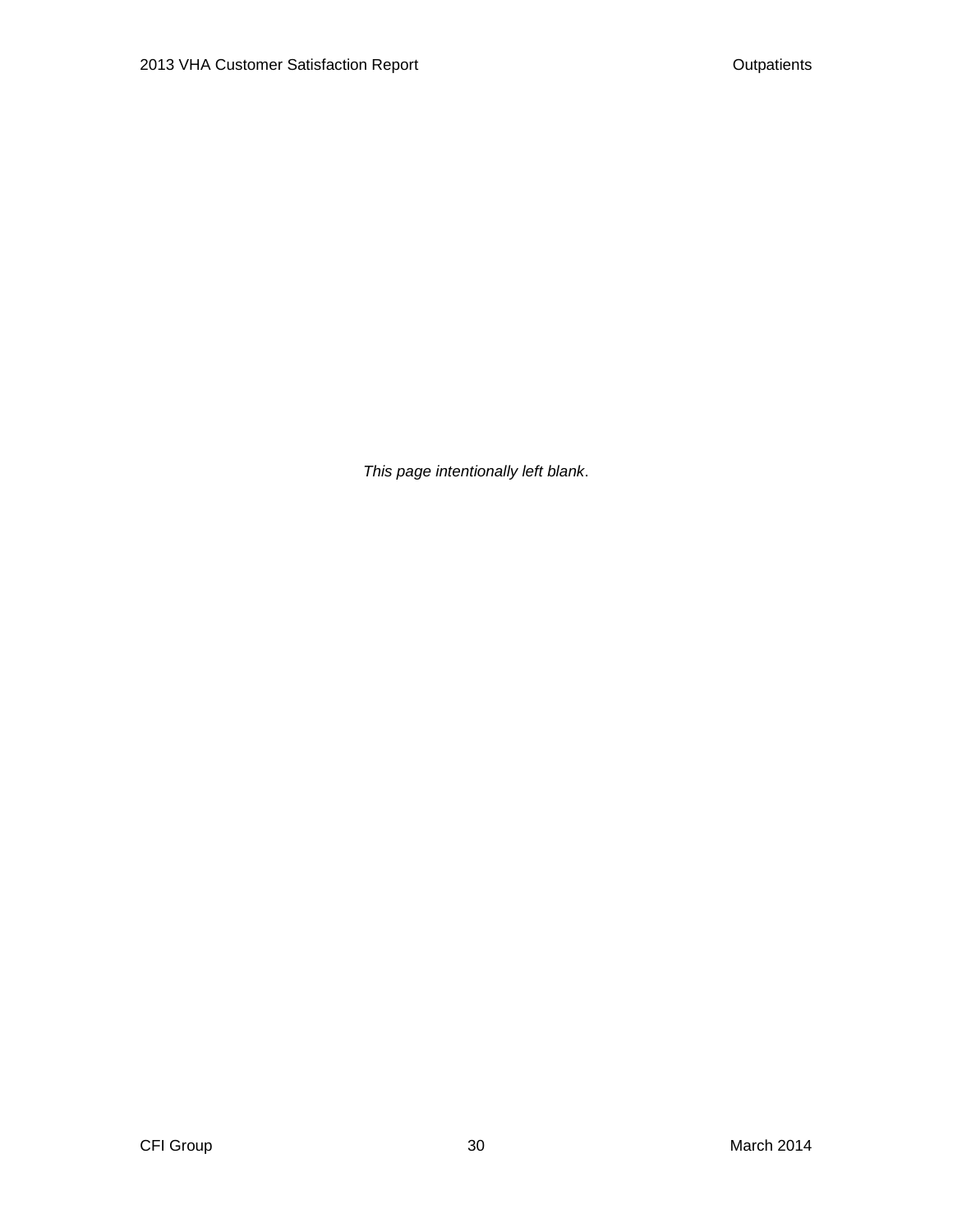## **APPENDIX C: FREQUENCIES OF SURVEY QUESTIONS**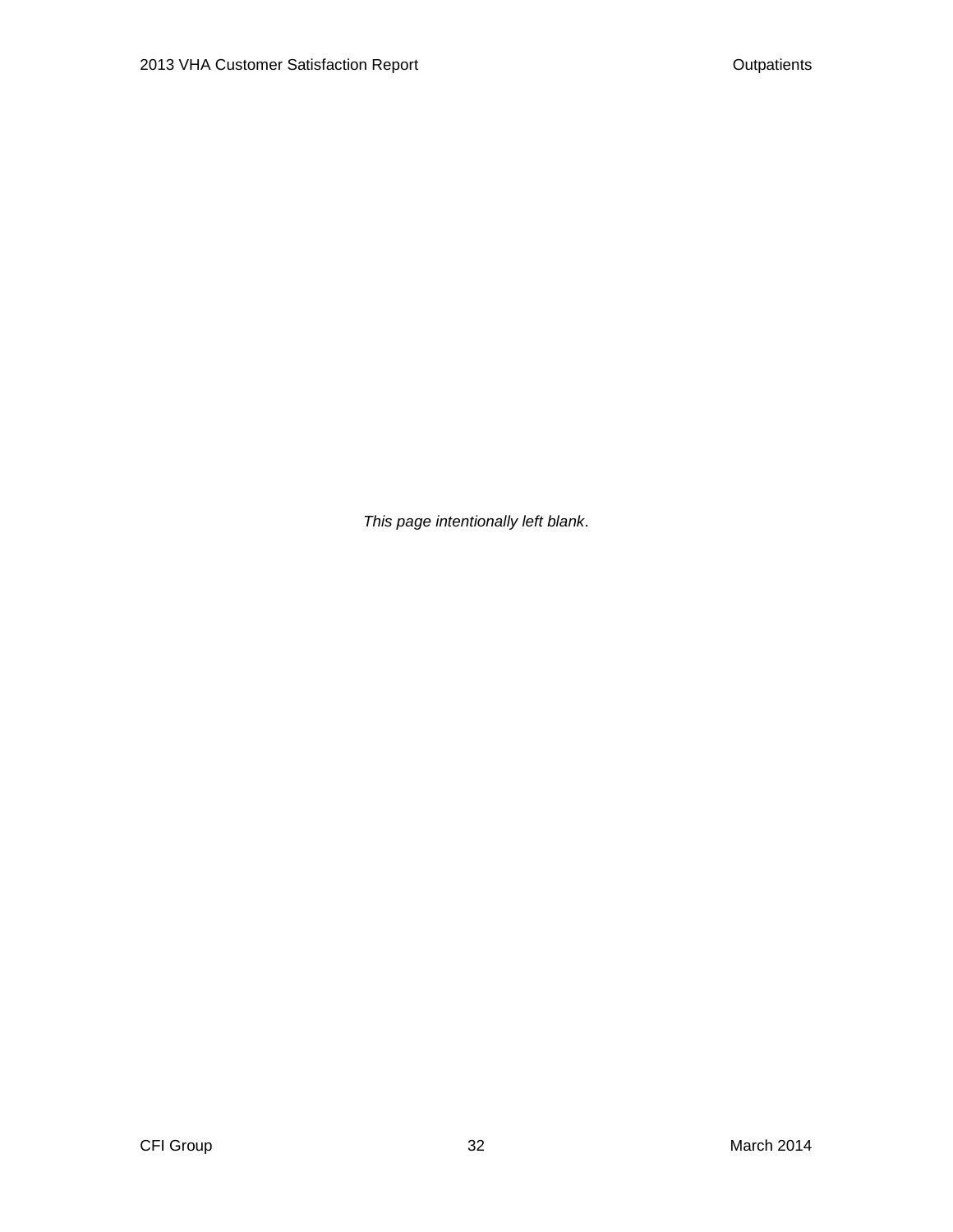|         | Overally Expectations of the Overall quality of the VA Medical Center | Frequency      | Percent       | Valid Percent | Cumulative<br>Percent |
|---------|-----------------------------------------------------------------------|----------------|---------------|---------------|-----------------------|
|         | 1.00 Not Very High                                                    | $\overline{4}$ | 1.7           | 1.7           | 1.7                   |
|         | 2.00                                                                  | 3              | 1.2           | 1.3           | 3.0                   |
|         | 3.00                                                                  | 1              | $\mathcal{A}$ | $\cdot$       | 3.5                   |
|         | 4.00                                                                  | 10             | 4.1           | 4.3           | 7.8                   |
|         | 5.00                                                                  | 30             | 12.4          | 13.0          | 20.8                  |
| Valid   | 6.00                                                                  | 13             | 5.4           | 5.6           | 26.4                  |
|         | 7.00                                                                  | 18             | 7.5           | 7.8           | 34.2                  |
|         | 8.00                                                                  | 63             | 26.1          | 27.3          | 61.5                  |
|         | 9.00                                                                  | 16             | 6.6           | 6.9           | 68.4                  |
|         | 10.00 Very High                                                       | 73             | 30.3          | 31.6          | 100.0                 |
|         | Total                                                                 | 231            | 95.9          | 100.0         |                       |
| Missing | $-98.00$                                                              | 10             | 4.1           |               |                       |
| Total   |                                                                       | 241            | 100.0         |               |                       |

**overallx Expectations of the overall quality of the VA Medical Center**

#### **v\_access Accessibility of VA Medical Center**

|         |                            | Frequency      | Percent           | Valid Percent | Cumulative |
|---------|----------------------------|----------------|-------------------|---------------|------------|
|         |                            |                |                   |               | Percent    |
|         | 1.00 Very Inaccessible and | $\overline{4}$ | 1.7               | 1.7           | 1.7        |
|         | Difficult to Use           |                |                   |               |            |
|         | 2.00                       | $\overline{2}$ | $\boldsymbol{.8}$ | .8            | 2.5        |
|         | 3.00                       | 5              | 2.1               | 2.1           | 4.6        |
|         | 4.00                       | 7              | 2.9               | 2.9           | 7.5        |
|         | 5.00                       | 19             | 7.9               | 7.9           | 15.4       |
| Valid   | 6.00                       | 11             | 4.6               | 4.6           | 20.0       |
|         | 7.00                       | 13             | 5.4               | 5.4           | 25.4       |
|         | 8.00                       | 41             | 17.0              | 17.1          | 42.5       |
|         | 9.00                       | 26             | 10.8              | 10.8          | 53.3       |
|         | 10.00 Very Accessible and  | 112            | 46.5              | 46.7          | 100.0      |
|         | Easy to Use                |                |                   |               |            |
|         | Total                      | 240            | 99.6              | 100.0         |            |
| Missing | $-98.00$                   | 1              | $\cdot$           |               |            |
| Total   |                            | 241            | 100.0             |               |            |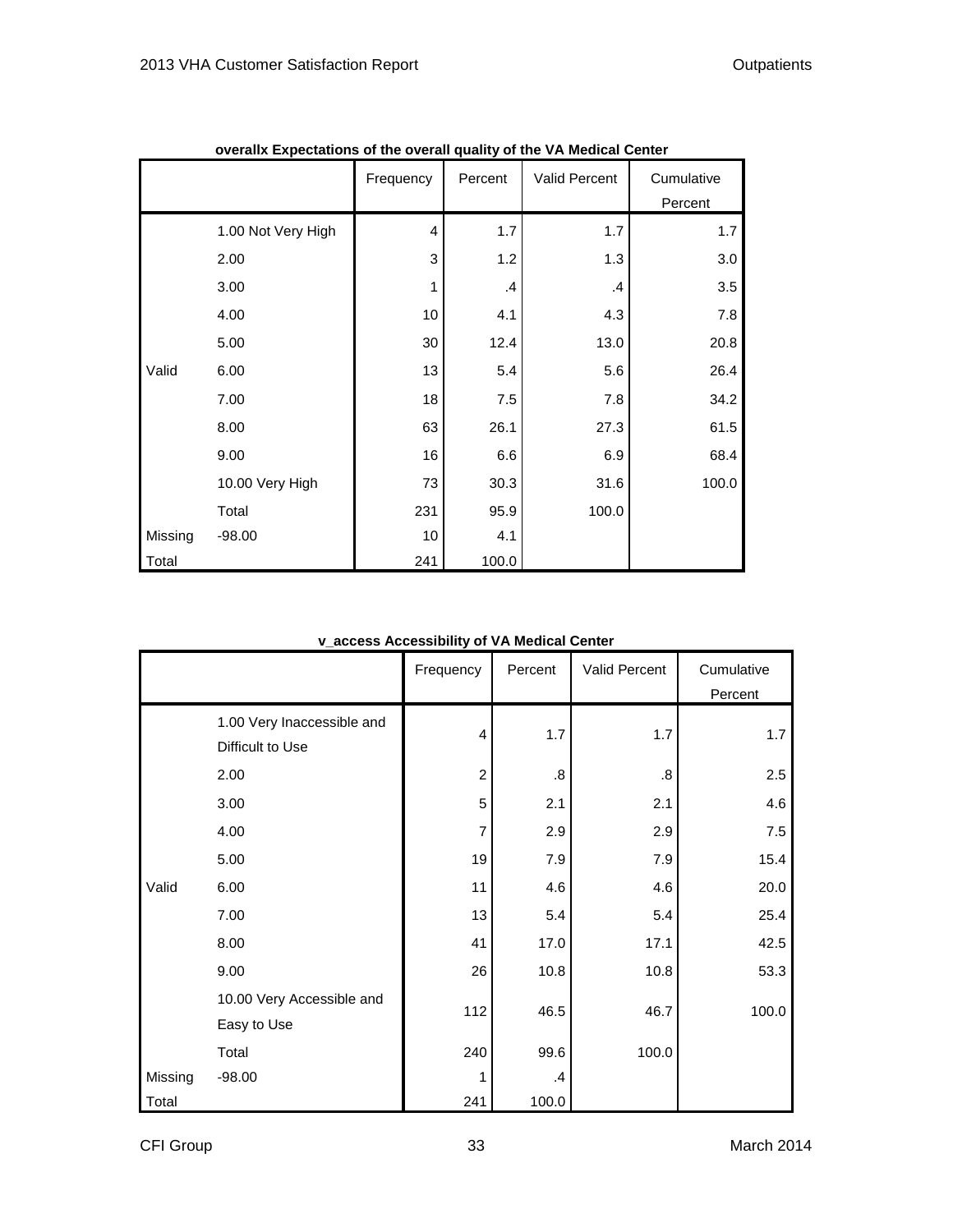|       | capp councousiness or appointment personner | Frequency      | Percent | Valid Percent | Cumulative<br>Percent |
|-------|---------------------------------------------|----------------|---------|---------------|-----------------------|
|       | 1.00 Not At All Courteous                   | $\overline{c}$ | .8      | .8            | 8.                    |
|       | 2.00                                        | 1              | .4      | .4            | 1.2                   |
|       | 3.00                                        | 3              | 1.2     | 1.2           | 2.5                   |
|       | 4.00                                        | 1              | .4      | .4            | 2.9                   |
|       | 5.00                                        | 5              | 2.1     | 2.1           | 5.0                   |
| Valid | 6.00                                        | 4              | 1.7     | 1.7           | 6.6                   |
|       | 7.00                                        | 6              | 2.5     | 2.5           | 9.1                   |
|       | 8.00                                        | 28             | 11.6    | 11.6          | 20.7                  |
|       | 9.00                                        | 24             | 10.0    | 10.0          | 30.7                  |
|       | 10.00 Very Courteous                        | 167            | 69.3    | 69.3          | 100.0                 |
|       | Total                                       | 241            | 100.0   | 100.0         |                       |

**cs\_app Courteousness of appointment personnel**

#### **cs\_pro Courteousness of medical providers**

|         |                           | Frequency      | Percent           | Valid Percent | Cumulative        |
|---------|---------------------------|----------------|-------------------|---------------|-------------------|
|         |                           |                |                   |               | Percent           |
|         | 1.00 Not At All Courteous | $\overline{c}$ | $\boldsymbol{.8}$ | .8            | $\boldsymbol{.8}$ |
|         | 3.00                      | $\mathbf{3}$   | 1.2               | 1.3           | 2.1               |
|         | 4.00                      | $\overline{c}$ | $\boldsymbol{.8}$ | .8            | 2.9               |
|         | 5.00                      | 5              | 2.1               | 2.1           | 5.0               |
|         | 6.00                      | $\overline{c}$ | .8                | .8            | 5.9               |
| Valid   | 7.00                      | 6              | 2.5               | 2.5           | 8.4               |
|         | 8.00                      | 14             | 5.8               | 5.9           | 14.2              |
|         | 9.00                      | 34             | 14.1              | 14.2          | 28.5              |
|         | 10.00 Very Courteous      | 171            | 71.0              | 71.5          | 100.0             |
|         | Total                     | 239            | 99.2              | 100.0         |                   |
| Missing | $-98.00$                  | $\overline{c}$ | .8                |               |                   |
| Total   |                           | 241            | 100.0             |               |                   |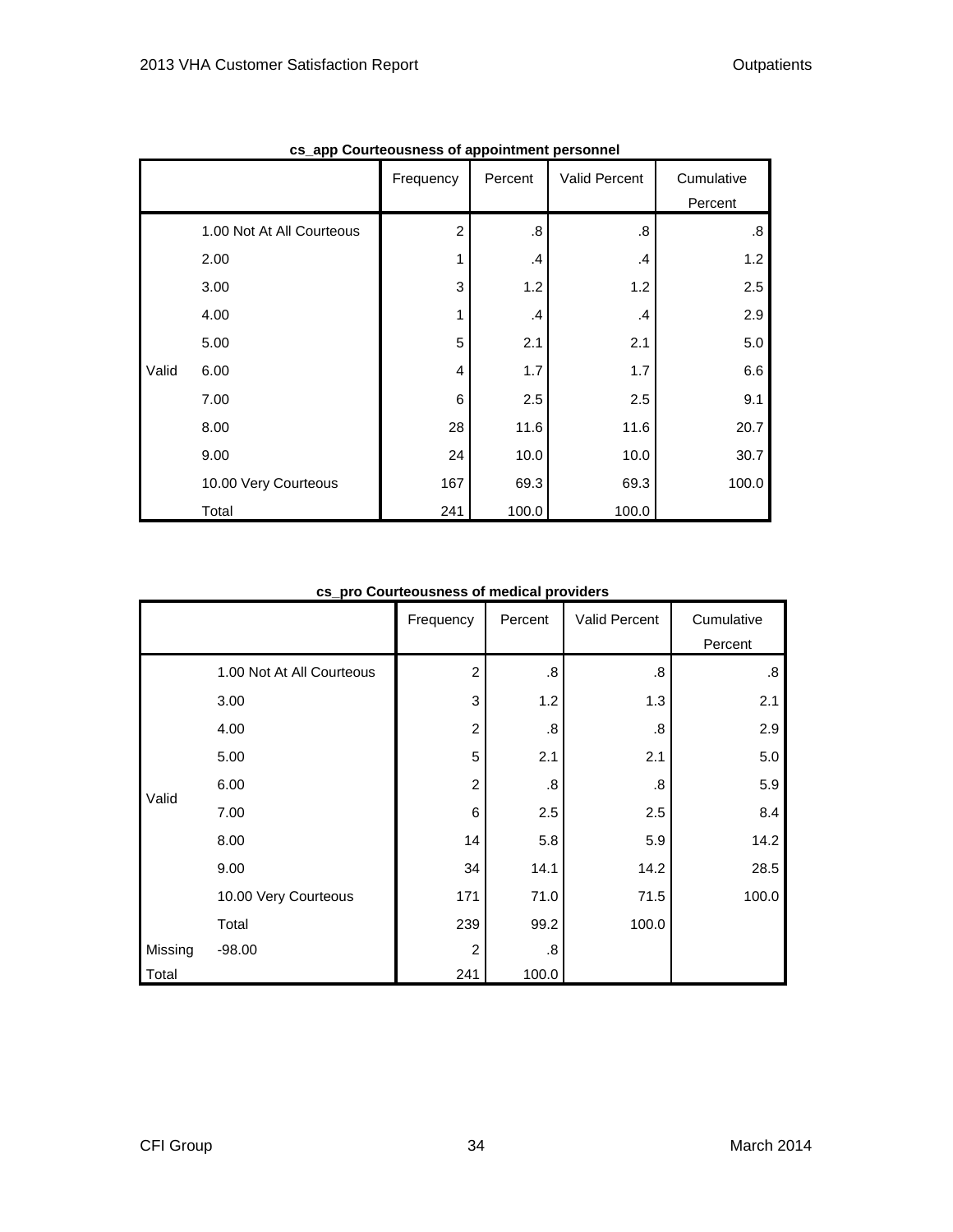|         |                              | Frequency      | Percent           | Valid Percent     | Cumulative |
|---------|------------------------------|----------------|-------------------|-------------------|------------|
|         |                              |                |                   |                   | Percent    |
|         | 1.00 Not At All Professional | 3              | 1.2               | 1.3               | 1.3        |
|         | 2.00                         | $\overline{2}$ | $\boldsymbol{.8}$ | .8                | 2.1        |
|         | 3.00                         | $\overline{2}$ | $\boldsymbol{.8}$ | $\boldsymbol{.8}$ | 3.0        |
|         | 4.00                         | 1              | $\mathbf{.4}$     | $\mathcal{A}$     | 3.4        |
|         | 5.00                         | 7              | 2.9               | 3.0               | 6.3        |
| Valid   | 6.00                         | 4              | 1.7               | 1.7               | 8.0        |
|         | 7.00                         | 7              | 2.9               | 3.0               | 11.0       |
|         | 8.00                         | 22             | 9.1               | 9.3               | 20.3       |
|         | 9.00                         | 31             | 12.9              | 13.1              | 33.3       |
|         | 10.00 Very Professional      | 158            | 65.6              | 66.7              | 100.0      |
|         | Total                        | 237            | 98.3              | 100.0             |            |
|         | $-99.00$                     |                | $\mathcal{A}$     |                   |            |
| Missing | $-98.00$                     | 3              | 1.2               |                   |            |
|         | Total                        | 4              | 1.7               |                   |            |
| Total   |                              | 241            | 100.0             |                   |            |

| cs_prof Professionalism of medical providers |  |
|----------------------------------------------|--|
|----------------------------------------------|--|

#### **p\_wait Waiting time to obtain prescriptions at the pharmacy**

|         |                 | Frequency      | Percent | Valid Percent | Cumulative |
|---------|-----------------|----------------|---------|---------------|------------|
|         |                 |                |         |               | Percent    |
|         | 1.00 Very Slow  | 5              | 2.1     | 3.5           | 3.5        |
|         | 2.00            | $\overline{2}$ | .8      | 1.4           | 5.0        |
|         | 4.00            | 5              | 2.1     | 3.5           | 8.5        |
|         | 5.00            | 14             | 5.8     | 9.9           | 18.4       |
|         | 6.00            | 13             | 5.4     | 9.2           | 27.7       |
| Valid   | 7.00            | 17             | 7.1     | 12.1          | 39.7       |
|         | 8.00            | 29             | 12.0    | 20.6          | 60.3       |
|         | 9.00            | 17             | 7.1     | 12.1          | 72.3       |
|         | 10.00 Very Fast | 39             | 16.2    | 27.7          | 100.0      |
|         | Total           | 141            | 58.5    | 100.0         |            |
|         | $-98.00$        | $\overline{2}$ | .8      |               |            |
| Missing | $-11.00$        | 98             | 40.7    |               |            |
|         | Total           | 100            | 41.5    |               |            |
| Total   |                 | 241            | 100.0   |               |            |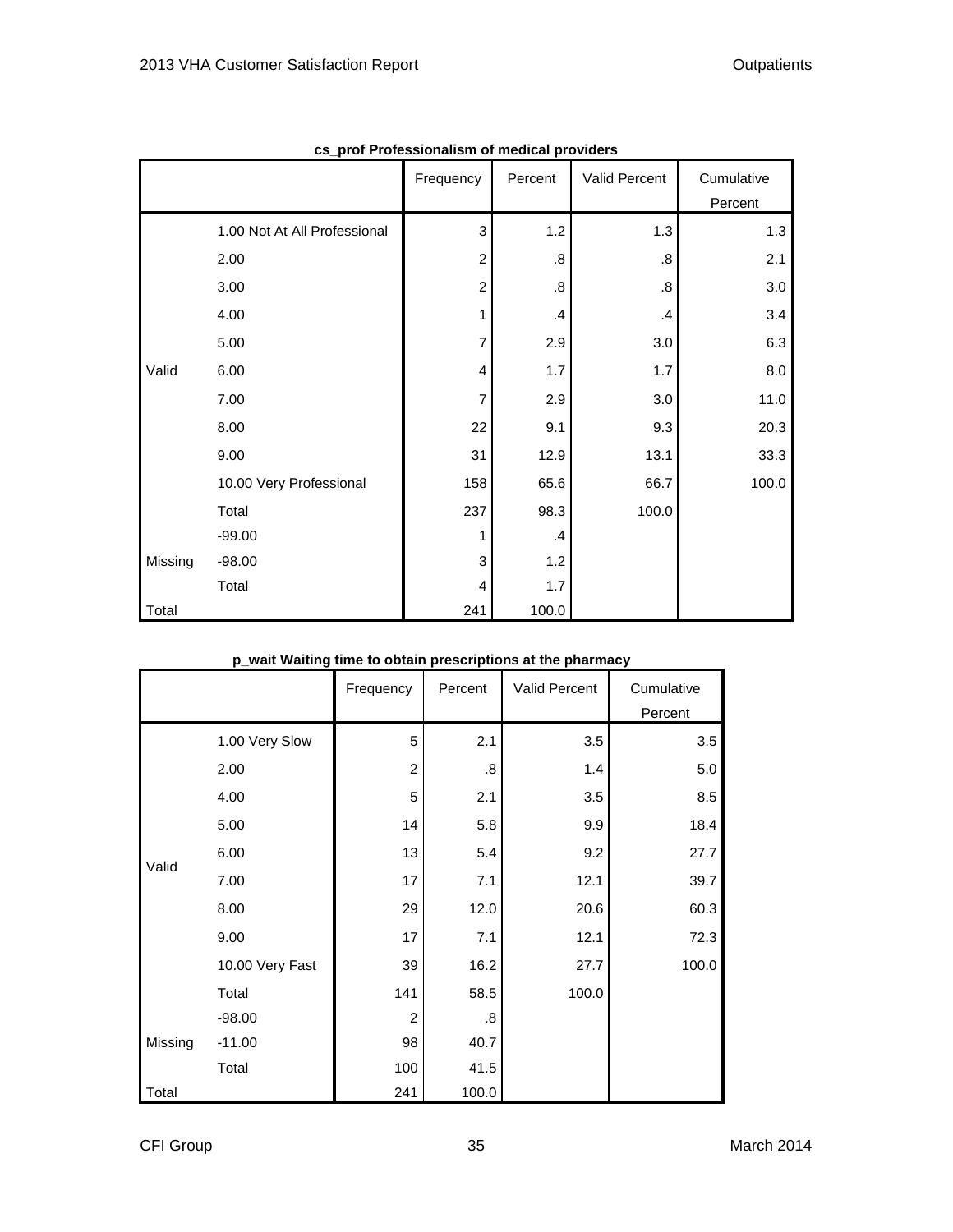|         | Overally Overall quality of ourpatient care at the VA Medical Center | Frequency      | Percent           | Valid Percent     | Cumulative<br>Percent |
|---------|----------------------------------------------------------------------|----------------|-------------------|-------------------|-----------------------|
|         | 1.00 Not Very High                                                   | $\overline{4}$ | 1.7               | 1.7               | 1.7                   |
|         | 3.00                                                                 | 3              | 1.2               | 1.3               | 2.9                   |
|         | 4.00                                                                 | 1              | .4                | $\cdot$           | 3.3                   |
|         | 5.00                                                                 | 10             | 4.1               | 4.2               | 7.5                   |
|         | 6.00                                                                 | $\overline{2}$ | $\boldsymbol{.8}$ | $\boldsymbol{.8}$ | 8.3                   |
| Valid   | 7.00                                                                 | 21             | 8.7               | 8.8               | 17.1                  |
|         | 8.00                                                                 | 46             | 19.1              | 19.2              | 36.3                  |
|         | 9.00                                                                 | 43             | 17.8              | 17.9              | 54.2                  |
|         | 10.00 Very High                                                      | 110            | 45.6              | 45.8              | 100.0                 |
|         | Total                                                                | 240            | 99.6              | 100.0             |                       |
| Missing | $-98.00$                                                             | 1              | .4                |                   |                       |
| Total   |                                                                      | 241            | 100.0             |                   |                       |

| overallq Overall quality of outpatient care at the VA Medical Center |  |  |
|----------------------------------------------------------------------|--|--|
|                                                                      |  |  |

#### **satis Overall satisfaction**

|         |                        | Frequency      | Percent          | Valid Percent     | Cumulative |
|---------|------------------------|----------------|------------------|-------------------|------------|
|         |                        |                |                  |                   | Percent    |
|         | 1.00 Very Dissatisfied | 4              | 1.7              | 1.7               | 1.7        |
|         | 2.00                   | $\overline{c}$ | $\boldsymbol{8}$ | $\boldsymbol{.8}$ | 2.5        |
|         | 3.00                   | 1              | $\cdot$          | .4                | 2.9        |
|         | 4.00                   | $\overline{c}$ | $\boldsymbol{8}$ | .8                | 3.8        |
|         | 5.00                   | 9              | 3.7              | 3.8               | 7.5        |
| Valid   | 6.00                   | 5              | 2.1              | 2.1               | 9.6        |
|         | 7.00                   | 23             | 9.5              | 9.6               | 19.2       |
|         | 8.00                   | 39             | 16.2             | 16.3              | 35.6       |
|         | 9.00                   | 44             | 18.3             | 18.4              | 54.0       |
|         | 10.00 Very Satisfied   | 110            | 45.6             | 46.0              | 100.0      |
|         | Total                  | 239            | 99.2             | 100.0             |            |
|         | $-99.00$               | 1              | .4               |                   |            |
| Missing | $-98.00$               | 1              | $\cdot$          |                   |            |
|         | Total                  | $\overline{2}$ | $\boldsymbol{8}$ |                   |            |
| Total   |                        | 241            | 100.0            |                   |            |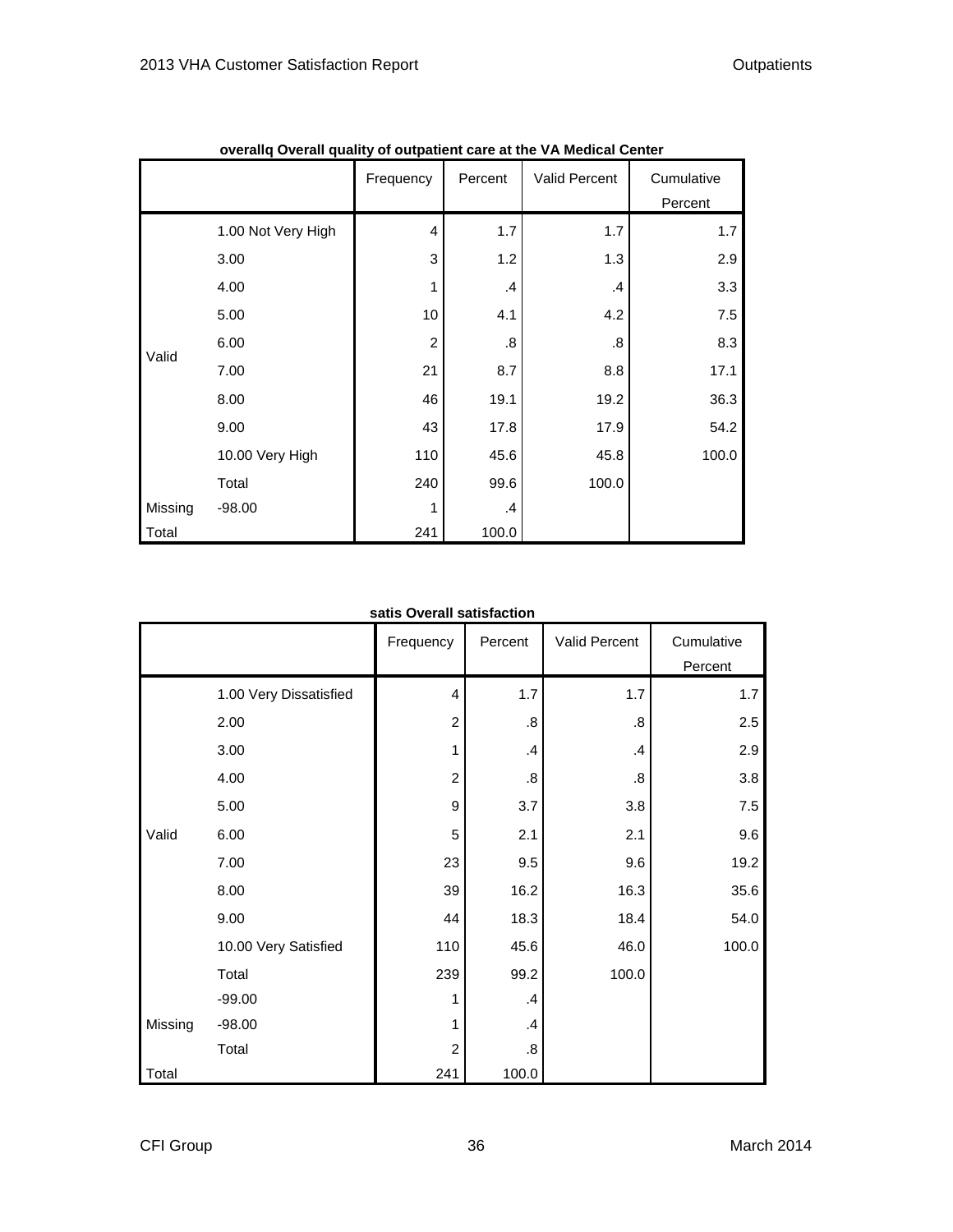|         |                          | Frequency | Percent       | Valid Percent | Cumulative |
|---------|--------------------------|-----------|---------------|---------------|------------|
|         |                          |           |               |               | Percent    |
|         | 1.00 Falls Short of Your | 6         | 2.5           | 2.5           | 2.5        |
|         | Expectations             |           |               |               |            |
|         | 3.00                     | 1         | $\mathcal{A}$ | .4            | 2.9        |
|         | 4.00                     | 5         | 2.1           | 2.1           | 5.0        |
|         | 5.00                     | 13        | 5.4           | 5.4           | 10.4       |
| Valid   | 6.00                     | 10        | 4.1           | 4.2           | 14.6       |
|         | 7.00                     | 23        | 9.5           | 9.6           | 24.2       |
|         | 8.00                     | 51        | 21.2          | 21.3          | 45.4       |
|         | 9.00                     | 31        | 12.9          | 12.9          | 58.3       |
|         | 10.00 Exceeds Your       | 100       | 41.5          | 41.7          | 100.0      |
|         | Expectations             |           |               |               |            |
|         | Total                    | 240       | 99.6          | 100.0         |            |
| Missing | $-98.00$                 | 1         | $\cdot$       |               |            |
| Total   |                          | 241       | 100.0         |               |            |

**confirm Satisfaction compared to expectations**

#### **ideal Satisfaction compared to ideal**

|         |                            | Frequency      | Percent           | Valid Percent | Cumulative |
|---------|----------------------------|----------------|-------------------|---------------|------------|
|         |                            |                |                   |               | Percent    |
|         | 1.00 Not Very Close to the | 5              | 2.1               | 2.1           | 2.1        |
|         | Ideal                      |                |                   |               |            |
|         | 2.00                       | 5              | 2.1               | 2.1           | 4.2        |
|         | 3.00                       | 5              | 2.1               | 2.1           | 6.3        |
|         | 4.00                       | $\overline{c}$ | $\boldsymbol{.8}$ | .8            | 7.2        |
|         | 5.00                       | 13             | 5.4               | 5.5           | 12.7       |
| Valid   | 6.00                       | 12             | 5.0               | 5.1           | 17.7       |
|         | 7.00                       | 25             | 10.4              | 10.5          | 28.3       |
|         | 8.00                       | 45             | 18.7              | 19.0          | 47.3       |
|         | 9.00                       | 28             | 11.6              | 11.8          | 59.1       |
|         | 10.00 Very Close to the    | 97             | 40.2              | 40.9          | 100.0      |
|         | Ideal                      |                |                   |               |            |
|         | Total                      | 237            | 98.3              | 100.0         |            |
| Missing | $-98.00$                   | $\overline{4}$ | 1.7               |               |            |
| Total   |                            | 241            | 100.0             |               |            |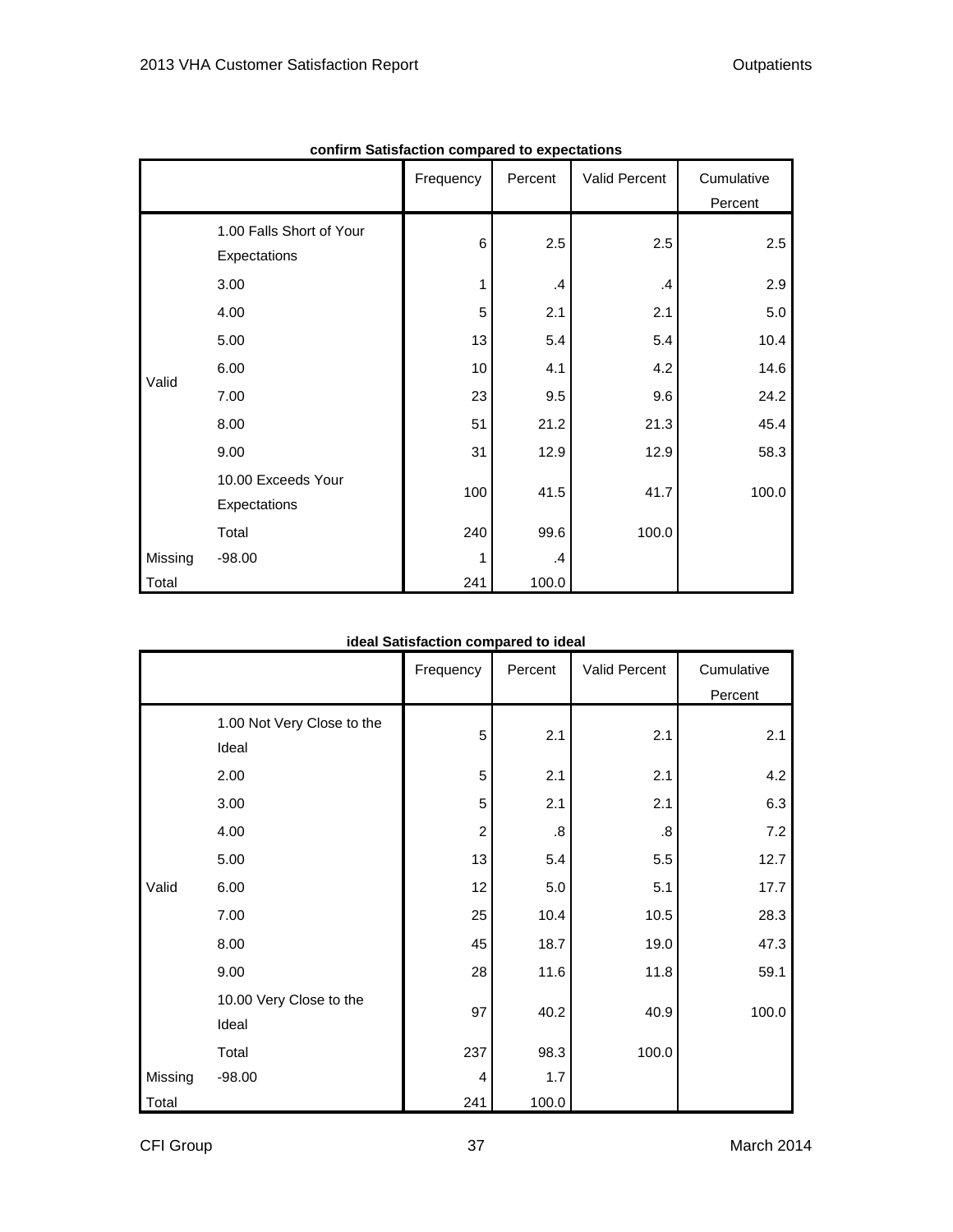|         |                          | <b>Hangle Handling of Complaint</b> |         |               |            |
|---------|--------------------------|-------------------------------------|---------|---------------|------------|
|         |                          | Frequency                           | Percent | Valid Percent | Cumulative |
|         |                          |                                     |         |               | Percent    |
|         | 1.00 Handled Very Poorly | 8                                   | 3.3     | 40.0          | 40.0       |
|         | 2.00                     | 5                                   | 2.1     | 25.0          | 65.0       |
|         | 4.00                     | 3                                   | 1.2     | 15.0          | 80.0       |
| Valid   | 7.00                     | 1                                   | .4      | 5.0           | 85.0       |
|         | 8.00                     | $\overline{c}$                      | .8      | 10.0          | 95.0       |
|         | 10.00 Handled Very Well  |                                     | .4      | 5.0           | 100.0      |
|         | Total                    | 20                                  | 8.3     | 100.0         |            |
| Missing | $-80.00$                 | 221                                 | 91.7    |               |            |
| Total   |                          | 241                                 | 100.0   |               |            |

**handle Handling of complaint**

|  |  |  |  | c_ease Ease of making complaint |  |  |
|--|--|--|--|---------------------------------|--|--|
|--|--|--|--|---------------------------------|--|--|

|         |                     | Frequency               | Percent | Valid Percent | Cumulative |
|---------|---------------------|-------------------------|---------|---------------|------------|
|         |                     |                         |         |               | Percent    |
|         | 1.00 Very Difficult | 4                       | 1.7     | 21.1          | 21.1       |
|         | 2.00                | 1                       | $\cdot$ | 5.3           | 26.3       |
|         | 3.00                | $\overline{c}$          | .8      | 10.5          | 36.8       |
|         | 4.00                | 1                       | $\cdot$ | 5.3           | 42.1       |
| Valid   | 5.00                | 3                       | 1.2     | 15.8          | 57.9       |
|         | 7.00                | 3                       | 1.2     | 15.8          | 73.7       |
|         | 8.00                | $\overline{\mathbf{c}}$ | .8      | 10.5          | 84.2       |
|         | 10.00 Very Easy     | 3                       | 1.2     | 15.8          | 100.0      |
|         | Total               | 19                      | 7.9     | 100.0         |            |
|         | $-98.00$            | 1                       | .4      |               |            |
| Missing | $-80.00$            | 221                     | 91.7    |               |            |
|         | Total               | 222                     | 92.1    |               |            |
| Total   |                     | 241                     | 100.0   |               |            |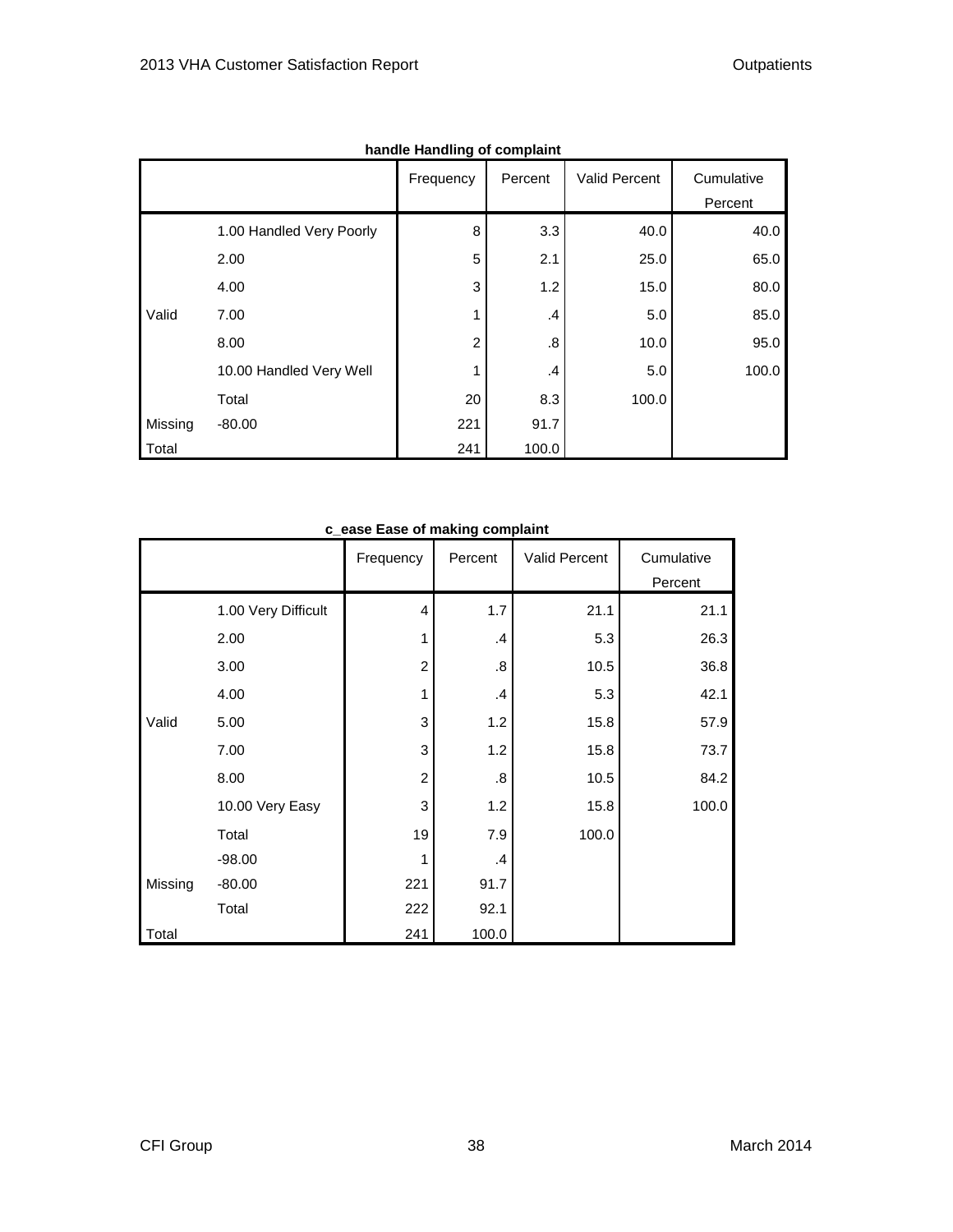|         | repur Likelinood to use vA Medical Center in the future for medical care | Frequency      | Percent           | Valid Percent | Cumulative<br>Percent |
|---------|--------------------------------------------------------------------------|----------------|-------------------|---------------|-----------------------|
|         | 1.00 Very Unlikely                                                       | 4              | 1.7               | 1.7           | 1.7                   |
|         | 2.00                                                                     | 1              | $\mathcal{A}$     | $\cdot$       | 2.1                   |
|         | 4.00                                                                     | $\overline{c}$ | $\boldsymbol{.8}$ | .8            | 2.9                   |
|         | 5.00                                                                     | 4              | 1.7               | 1.7           | 4.6                   |
|         | 6.00                                                                     | 1              | $\cdot$           | $\mathcal{A}$ | 5.0                   |
| Valid   | 7.00                                                                     | 1              | $\cdot$           | .4            | 5.4                   |
|         | 8.00                                                                     | $\overline{7}$ | 2.9               | 2.9           | 8.3                   |
|         | 9.00                                                                     | 17             | 7.1               | 7.1           | 15.4                  |
|         | 10.00 Very Likely                                                        | 203            | 84.2              | 84.6          | 100.0                 |
|         | Total                                                                    | 240            | 99.6              | 100.0         |                       |
| Missing | $-98.00$                                                                 | 1              | $\mathcal{A}$     |               |                       |
| Total   |                                                                          | 241            | 100.0             |               |                       |

**repur Likelihood to use VA Medical Center in the future for medical care**

|  | advocacy Willingness to say positive things about the VA Medical Center |
|--|-------------------------------------------------------------------------|

|         |                         | Frequency      | Percent       | Valid Percent | Cumulative |
|---------|-------------------------|----------------|---------------|---------------|------------|
|         |                         |                |               |               | Percent    |
|         | 1.00 Not At All Willing | $\overline{4}$ | 1.7           | 1.7           | 1.7        |
|         | 2.00                    | 1              | $\mathbf{.4}$ | $\mathcal{A}$ | 2.1        |
|         | 3.00                    | 3              | 1.2           | 1.3           | 3.3        |
|         | 4.00                    | 1              | $\mathbf{.4}$ | $\mathcal{A}$ | 3.8        |
|         | 5.00                    | 5              | 2.1           | 2.1           | 5.8        |
| Valid   | 6.00                    | 4              | 1.7           | 1.7           | 7.5        |
|         | 7.00                    | 5              | 2.1           | 2.1           | 9.6        |
|         | 8.00                    | 19             | 7.9           | 7.9           | 17.5       |
|         | 9.00                    | 17             | 7.1           | 7.1           | 24.6       |
|         | 10.00 Very Willing      | 181            | 75.1          | 75.4          | 100.0      |
|         | Total                   | 240            | 99.6          | 100.0         |            |
| Missing | $-98.00$                | 1              | .4            |               |            |
| Total   |                         | 241            | 100.0         |               |            |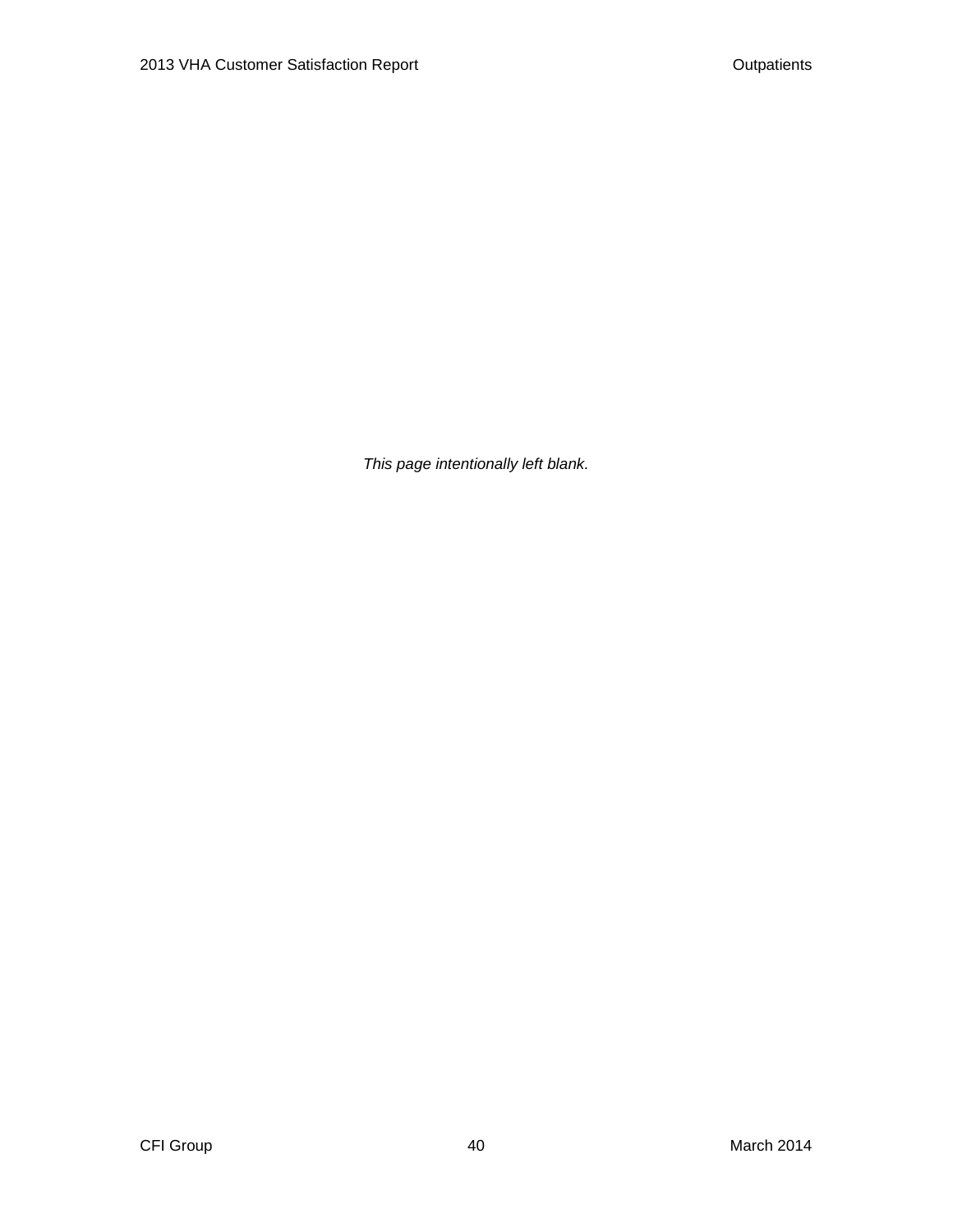# **APPENDIX D: DISPOSITION REPORT**